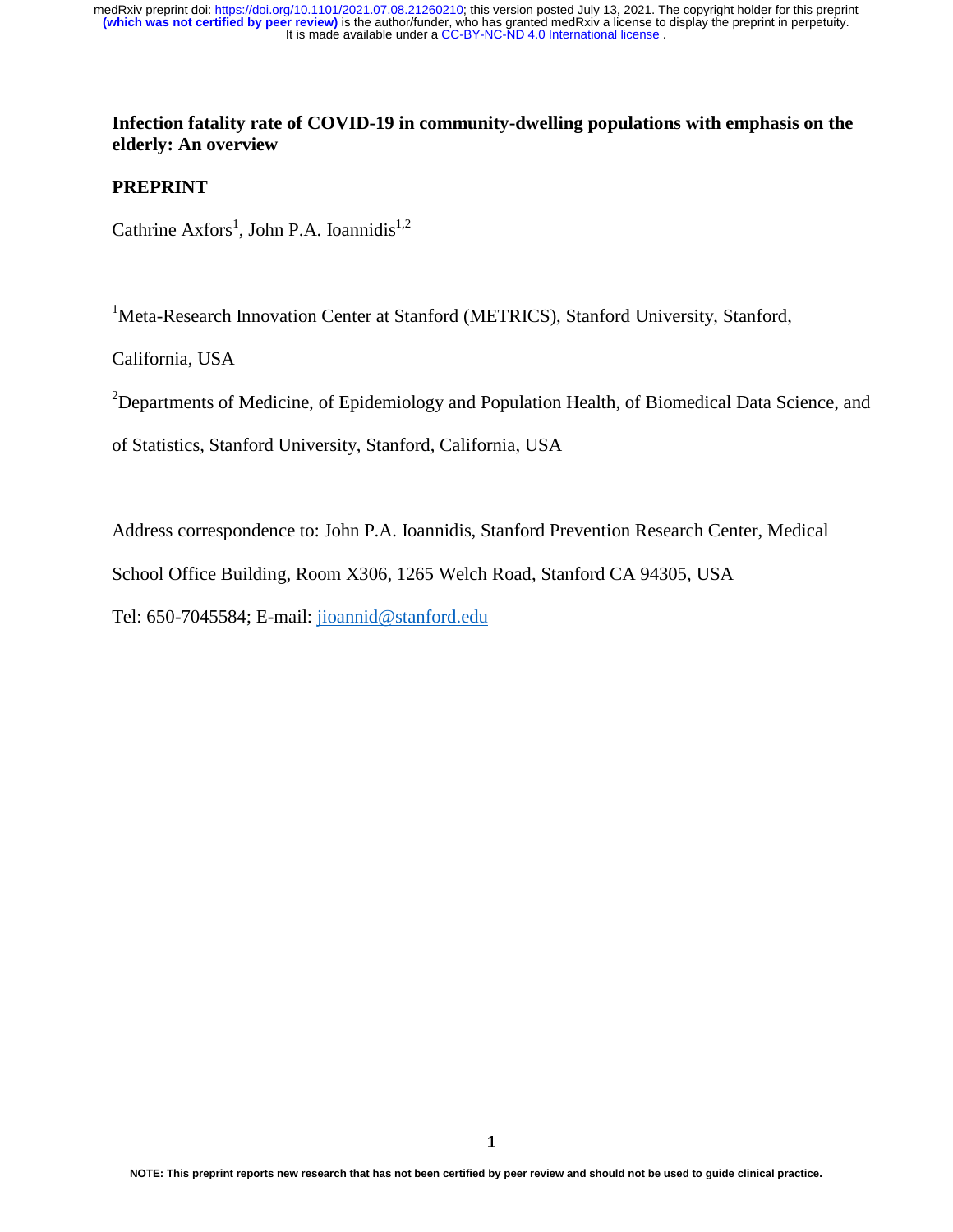It is made available under a [CC-BY-NC-ND 4.0 International license](http://creativecommons.org/licenses/by-nc-nd/4.0/) . **(which was not certified by peer review)** is the author/funder, who has granted medRxiv a license to display the preprint in perpetuity. medRxiv preprint doi: [https://doi.org/10.1101/2021.07.08.21260210;](https://doi.org/10.1101/2021.07.08.21260210) this version posted July 13, 2021. The copyright holder for this preprint

# **ABSTRACT**

**Background:** The infection fatality rate (IFR) of Coronavirus Disease 2019 (COVID-19) varies widely according to age and residence status.

**Purpose:** Estimate the IFR of COVID-19 in community-dwelling elderly populations and other age groups from seroprevalence studies. Study protocol: https://osf.io/47cgb.

**Data Sources:** Seroprevalence studies done in 2020 and identified by any of four existing systematic reviews.

**Study Selection:** SARS-CoV-2 seroprevalence studies with ≥1000 participants aged ≥70 years that presented seroprevalence in elderly people; aimed to generate samples reflecting the general population; and whose location had available data on cumulative COVID-19 deaths in elderly (primary cutoff  $\geq$ 70 years;  $\geq$ 65 or  $\geq$ 60 also eligible).

**Data Extraction:** We extracted the most fully adjusted (if unavailable, unadjusted) seroprevalence estimates and sampling procedure details. We also extracted age- and residence-stratified cumulative COVID-19 deaths (until 1 week after the seroprevalence sampling midpoint) from official reports, and population statistics, to calculate IFRs corrected for unmeasured antibody types. Sample sizeweighted IFRs were estimated for countries with multiple estimates. Secondary analyses examined data on younger age strata from the same studies.

**Data Synthesis:** Twenty-three seroprevalence surveys representing 14 countries were included. Across all countries, the median IFR in community-dwelling elderly and elderly overall was 2.4% (range 0.3%-7.2%) and 5.5% (range 0.3%-12.1%). IFR was higher with larger proportions of people >85 years. Younger age strata had low IFR values (median 0.0027%, 0.014%, 0.031%, 0.082%, 0.27%, and 0.59%, at 0-19, 20-29, 30-39, 40-49, 50-59, and 60-69 years).

**Limitations:** Biases in seroprevalence and mortality data.

**Conclusions:** The IFR of COVID-19 in community-dwelling elderly people is lower than previously reported. Very low IFRs were confirmed in the youngest populations.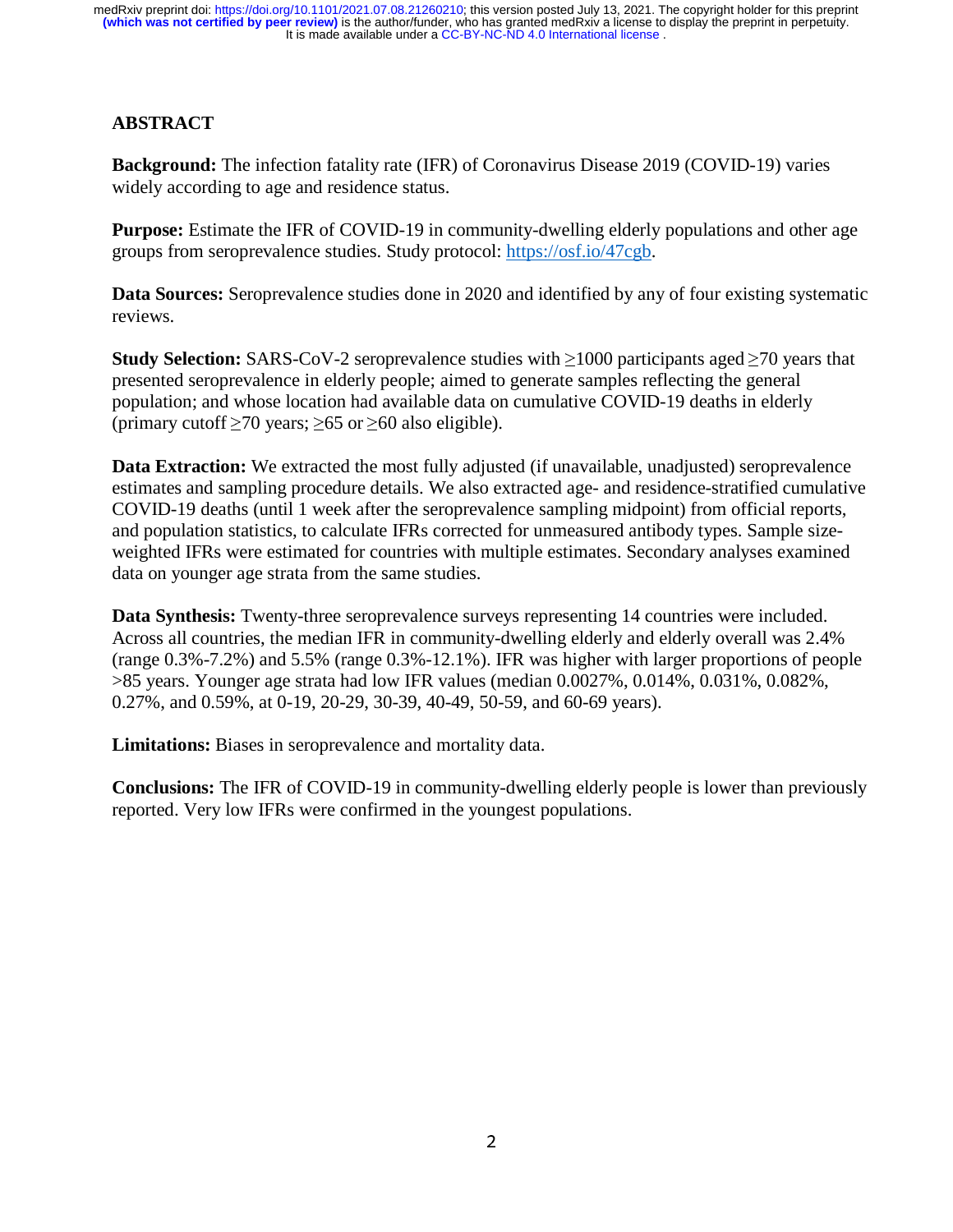## **INTRODUCTION**

Most Coronavirus Disease 2019 (COVID-19) affect the elderly (1), and persons living in nursing homes are particularly vulnerable (2). Hundreds of seroprevalence studies have been conducted in various populations, locations, and settings. These data have been used and synthesized in several published efforts to obtain estimates of the infection fatality rate (IFR, proportion of deceased among those infected), and its heterogeneity (3-6). All analyses identify very strong riskgradient based on age, although absolute risk values still have substantial uncertainty. Importantly, the vast majority of seroprevalence studies include very few elderly people (7). Extrapolating from seroprevalence in younger to older age groups is tenuous. Elderly people may genuinely have different seroprevalence. Ideally, elderly should be more protected from exposure/infection than younger people, although probably the ability to protect the elderly has varied substantially across countries (8). Moreover, besides age, comorbidities and lower functional status markedly affects COVID-19 death risk (9). Particularly elderly nursing home residents accounted for 30-70% of COVID-19 deaths in high-income countries in the first wave  $(2)$ , despite comprising  $\langle 1\%$  of the population. IFR in nursing home residents has been estimated to as high as 25% (10). Not separating residents of nursing homes from the community-dwelling may provide an average that is too low for the former and too high for the latter. Moreover, ascertainment and reporting of COVID-19 cases and deaths in nursing home populations show considerable variation across countries (2), with potentially heavy bearing on overall mortality, while community-dwelling elderly data may be less unreliable (especially in high-income countries). Finally, seroprevalence estimates reflect typically communitydwelling populations (enrollment of nursing home residents is scarce/absent in serosurveys).

Here we estimated the COVID-19 IFR in community-dwelling populations at all locations where seroprevalence studies with many elderly individuals have been conducted. Primary emphasis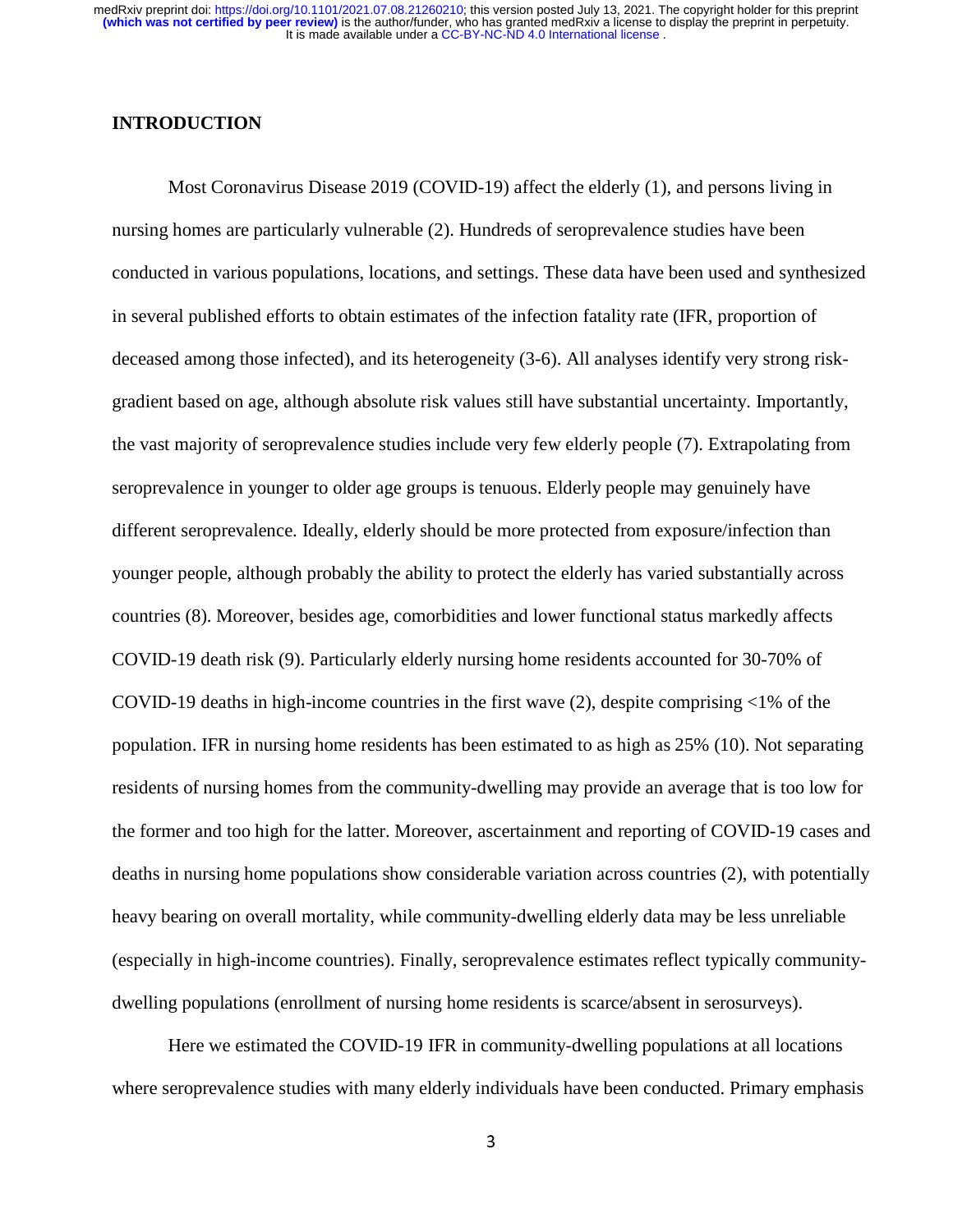is on the IFR of the elderly. As a secondary analysis, we also explored the IFR of younger age-strata in these same studies.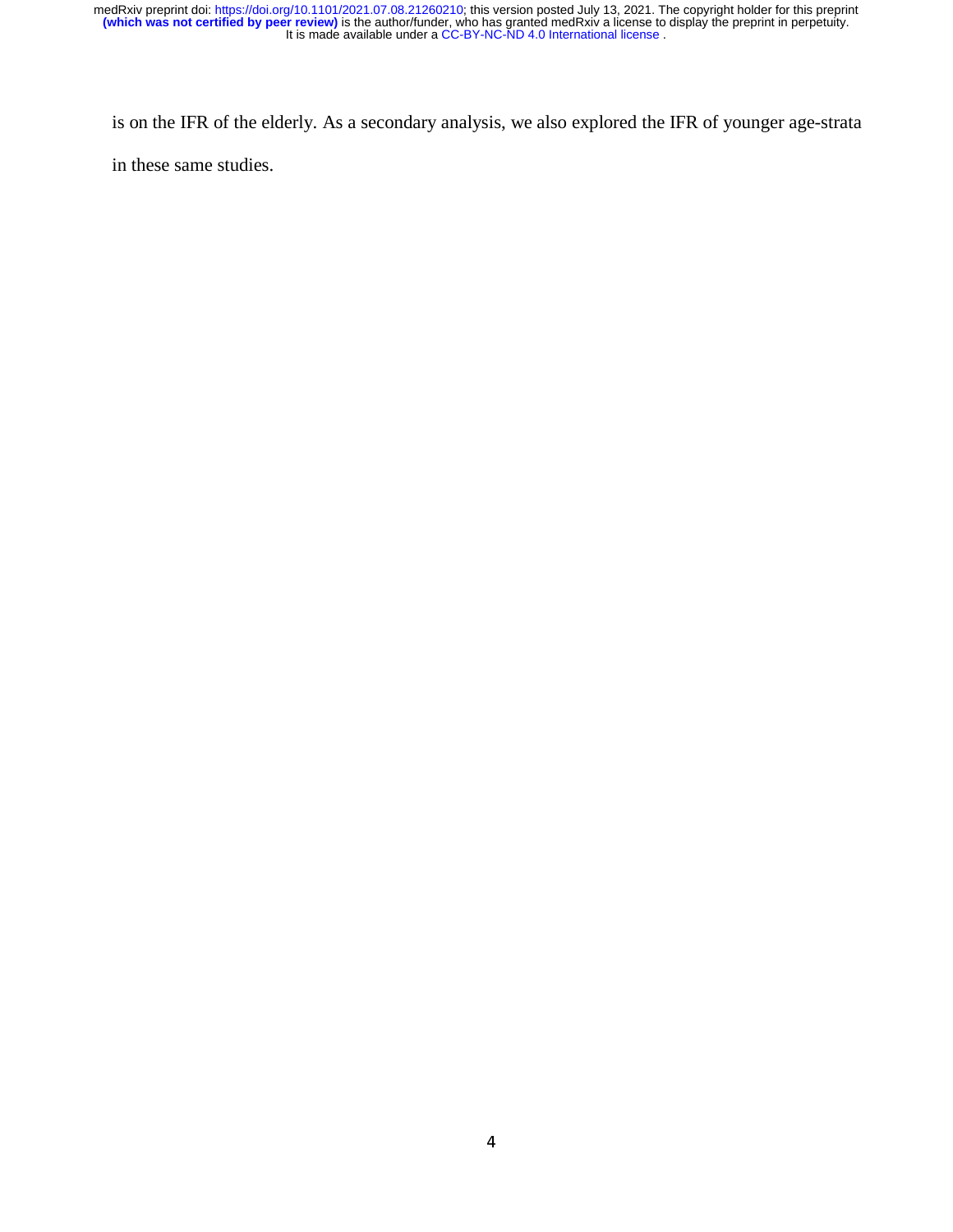## **METHODS**

#### *Data Sources and Searches*

We identified seroprevalence studies (peer-reviewed publications, official reports, or preprints) in four existing systematic reviews (3, 7, 11, 12) as for a previous project (13), using the most recent updates of these reviews and their respective databases as of March 16, 2021. The protocol of this study was registered at the Open Science Framework (https://osf.io/47cgb) after piloting data availability in December 2020 but before extracting full data, communicating with local authorities and study authors for additional data and performing any calculations. Amendments to the protocol and their justification are described in Appendix Table 1.

## *Study Selection*

We included studies on SARS-CoV-2 seroprevalence that had sampled at least 1000 participants aged  $\geq$ 70 years in the location and/or setting of interest, provided an estimate of seroprevalence for elderly people, explicitly aimed to generate samples reflecting the general population, and were conducted at a location for which there is official data available on the proportion of cumulative COVID-19 deaths among elderly (with a cutoff placed between 60-70 years; e.g., eligible cutoffs were  $\geq 70$ ,  $\geq 65$ , or  $\geq 60$ , but not  $\geq 75$  or  $\geq 55$ ). Besides general population samples we also accepted studies focusing on patient cohorts (including residual clinical samples), insurance applicants, blood donors, and workers (excluding health care workers and others deemed to have higher than average exposure risk, since these would tend to overestimate seroprevalence). USA studies were excluded if they did not adjust seroprevalence for race or ethnicity, since these socio-economically related factors associate strongly with both study participation (14, 15) (blood donation, specific jobs, and insurance seeking) and COVID-19 burden (16-18). We focused on studies sampling participants in 2020, since IFRs in 2021 may be further affected by wide implementation of vaccinations (especially among the elderly) and by other changes (new variants and better treatment). Two authors reviewed records for eligibility. Discrepancies were solved by discussion.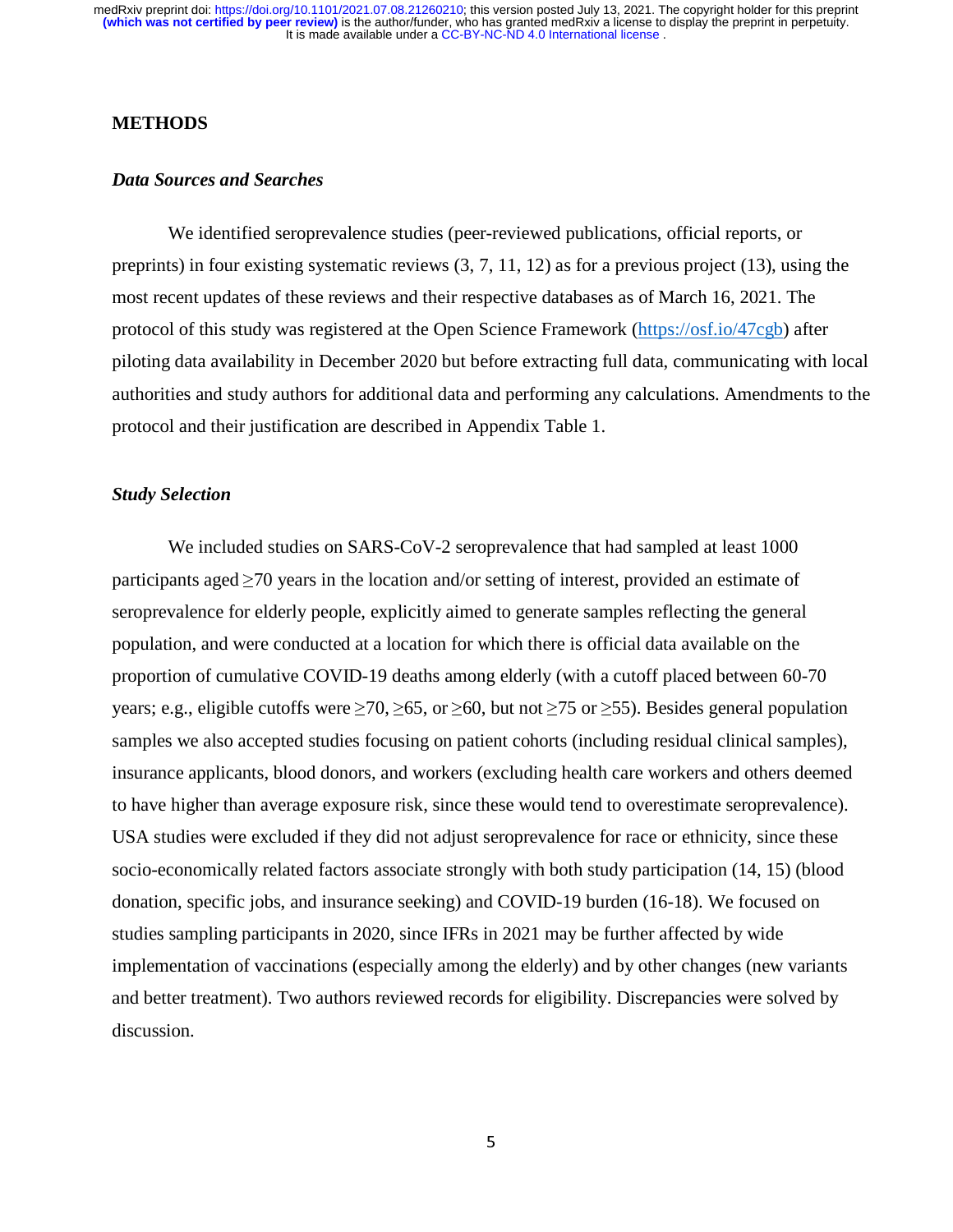## *Data Extraction*

CA extracted each data point and JPAI independently verified the extracted data. Discrepancies were solved through discussion. For each location, we identified the age distribution of cumulative COVID-19 deaths and choose as primary age cutoff the one closest to 70, while placed between 60-70 years (e.g.,  $\geq$  70,  $\geq$  65, or  $\geq$  60).

Similar to a previous project (3), we extracted from eligible studies information on location, recruitment and sampling strategy, dates of sample collection, sample size (overall and elderly group), and types of antibody measured (immunoglobulin G (IgG), IgM and IgA). We also extracted, for the elderly stratum, the estimated unadjusted seroprevalence, the most fully adjusted seroprevalence, and the factors considered for adjustment. Antibody titers may decline over time. E.g. a modelling study estimated 3-4 months average time to seroreversion (19). A repeated measurements study (20) suggests even 50% seroreversion within a month for asymptomatic/oligosymptomatic patients, although this may be an over-estimate due to initially false-positive antibody results. To address seroreversion, if there were multiple different time points of seroprevalence assessment, we selected the one with the highest seroprevalence estimate. If seroprevalence data were unavailable as defined by the primary cutoff, but with another eligible cutoff (e.g.,  $\geq$  70,  $\geq$  65, or  $\geq$  60), we extracted data for that cut-off.

Population size (overall, and elderly) and numbers of nursing home residents for the location were obtained from multiple sources (see Appendix Table 2).

Cumulative COVID-19 deaths overall and in the elderly stratum (using the primary age cutoff) for the relevant location were extracted from official reports. The total number, i.e., confirmed and probable, was preferred whenever available. We extracted the accumulated deaths until 1 week after the midpoint of the seroprevalence study period, or the closest date with available data.

The proportion of cumulative COVID-19 deaths that occurred among nursing home residents for the relevant location and date was extracted from official sources or the International Long Term Care Policy Network (ILTCPN) report closest in time (2, 21). We preferred numbers recorded per residence status, i.e., including COVID-19 deaths among nursing home residents occurring in hospital. If the latter were unavailable, we calculated the total number of deaths in nursing home residents with a correction (by multiplying with the median of available ratios of deaths in nursing homes to deaths of nursing home residents in the ILTCPN 10/14/2020 report (2) for countries in the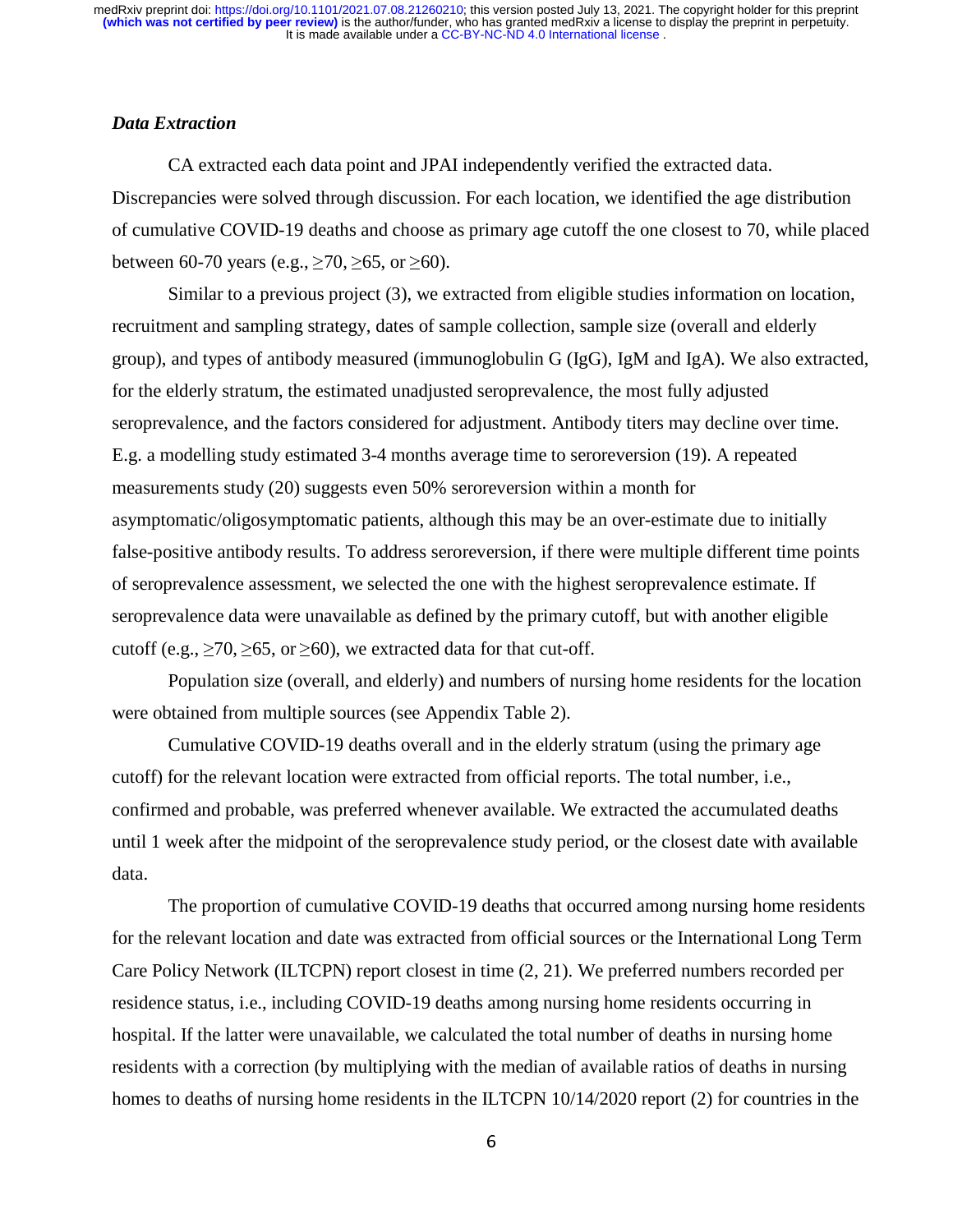same continent). We considered 95%, 98%, and 99% of nursing home residents' deaths to have occurred in people  $\geq$ 70 years,  $\geq$ 65 years and  $\geq$ 60 years, respectively (22). For other imputations, see the online protocol.

### *Missing Data*

We communicated with the authors of the seroprevalence study and with officers responsible for compiling the relevant official reports to obtain missing information or when information was available but not for the preferred age cut-offs. Email requests were sent, with two reminders to nonresponders.

## *Calculated Data Variables*

#### *Infected and deceased community-dwelling elderly*

The number of infected people among the community dwelling elderly for the preferred date (1 week after the midpoint of the seroprevalence study period) was estimated by multiplying the adjusted estimate of seroprevalence and the population size in community-dwelling elderly. We used unadjusted seroprevalence, when adjusted estimates were unavailable. We applied a non-prespecified correction for studies that excluded persons with diagnosed COVID-19 from sampling, primarily by using study authors' corrections, secondarily by adding the number of identified COVID-19 cases in community-dwelling elderly for the location up to the seroprevalence study midpoint.

The total number of fatalities in community-dwelling elderly was obtained by total number of fatalities in elderly minus those accounted for by nursing home residents in the elderly stratum. If the elderly proportion or nursing home residents' share of COVID-19 deaths were only available for another date than the preferred one, we assumed that the proportions were stable between the time points.

### *IFR estimation*

We present IFR with corrections for unmeasured antibodies (as previously described (3)) as well as uncorrected. When only one or two types of antibodies (among IgG, IgM, IgA) were used in the seroprevalence study, seroprevalence was corrected upwards (and inferred IFR downwards) by 10% for each non-measured antibody. We added a non-prespecified calculation of 95% confidence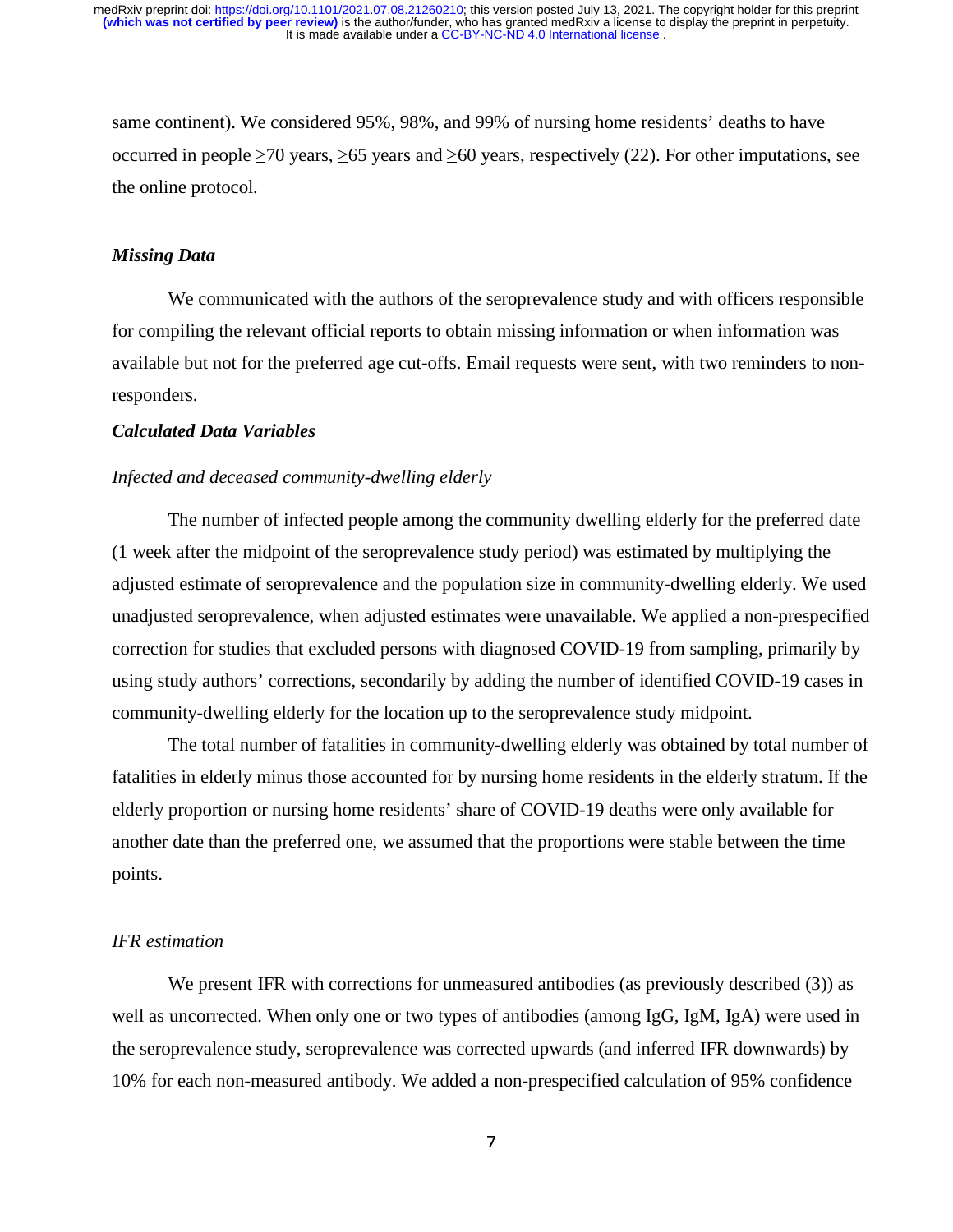intervals (CIs) of IFRs based on extracted or calculated 95% CIs from seroprevalence estimates (Appendix Table 1). CI estimates should be seen with caution since they depend on adequacy of seroprevalence adjustments.

#### *Data Synthesis and Analysis*

Statistical analyses were done using R version 4.0.2 (23). Similar to a previous overview of IFR-estimating studies (3), we estimated the sample size-weighted IFR of community-dwelling elderly for each country and then estimated the median and range of IFRs across countries. As expected, there was extreme heterogeneity among IFR estimates, thus weighted meta-analysis averages may not be meaningful.

We explored a seroreversion correction of the IFR by  $X^m$ -fold, where m is the number of months from the peak of the first epidemic wave in the specific location and X is 0.99, 0.95, and 0.90 corresponding to 1%, 5%, and 10% relative monthly rate of seroreversion. We also added a nonprespecified sensitivity analysis to explore the percentage increase in the cumulative number of deaths and IFR, if the cutoff was put two weeks (rather than 1 week) after the study midpoint.

We expected IFR would be higher in locations with a higher share of people  $\geq 85$  years old among the analyzed elderly stratum. Estimates of  $log_{10}$ IFR) were plotted against the proportion of people ≥85 years old among the elderly (for population pyramid sources see Appendix Table 2.

#### *Added Secondary Analyses*

IFR in younger age-strata has become a very important question since we wrote the original protocol and the studies considered here offered a prime opportunity to assess IFR also in younger age strata. Among the included studies, whenever there were seroprevalence estimates and COVID-19 mortality data available for younger age groups, we complemented data extraction for all available age strata. Studies were excluded if no mortality data were available for any age stratum of maximum width 20 years and maximum age 70 years. We used the same time points as those selected for the elderly data. We included all age strata with a maximum width of 20 years and available COVID-19 mortality information. We corresponded the respective seroprevalence estimates for each age stratum with eligible mortality data. Consecutive strata of 1-5 years were merged to generate 10-year bins. For seroprevalence estimates we used the age strata that most fully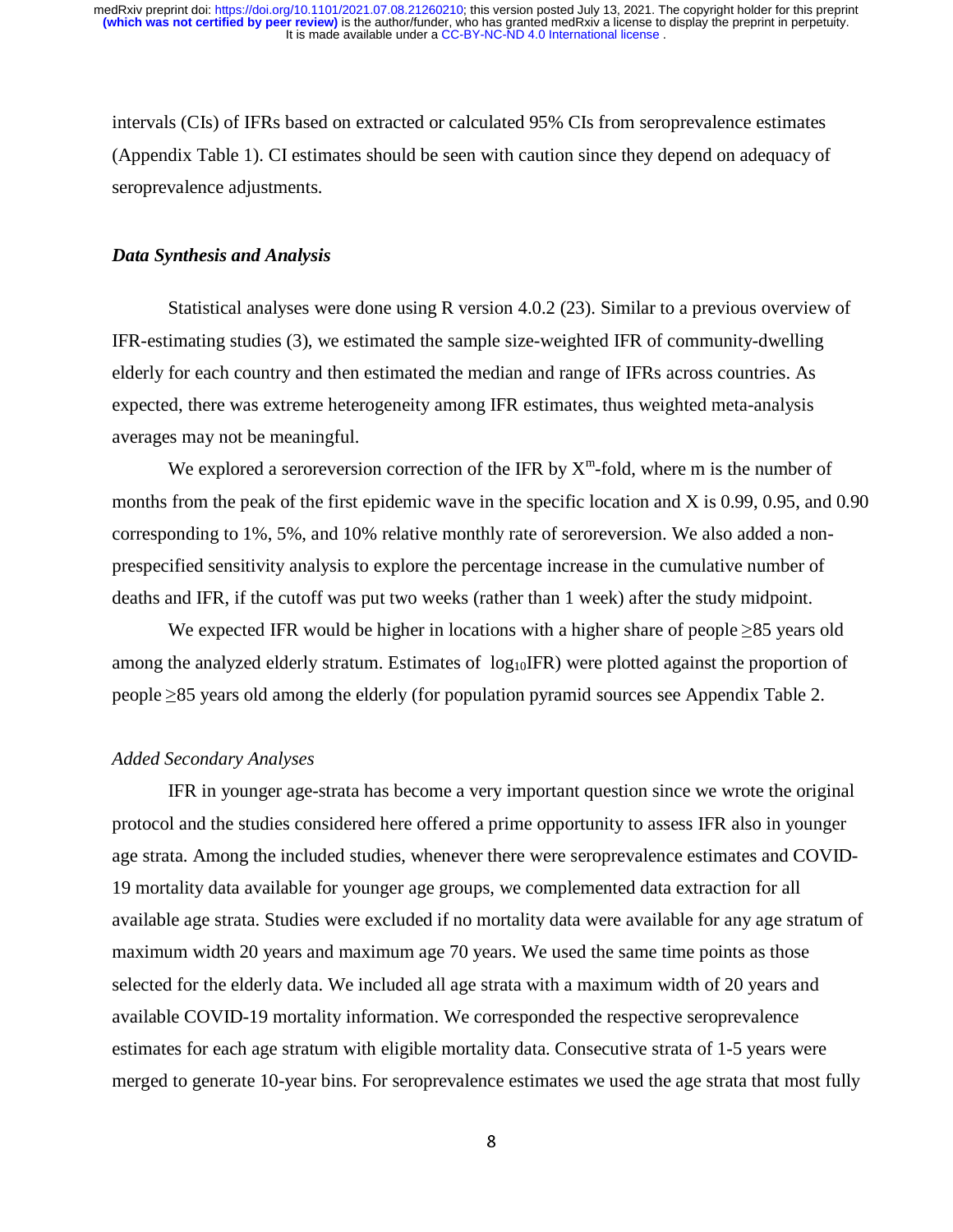covered the age bin for which mortality data were available; or the youngest age groups seroprevalence data from the closest available group with any sampled persons ≤20 years were accepted. E.g. for Ward et al (24), eligible age strata were 0-19 (paired with seroprevalence data for 20-24), 20-24, 25-34, 35-44, 45-54, 55-64. Population statistics for each analyzed age bin were obtained from the same sources as for the elderly. For age strata with multiple estimates from the same country, we calculated the sample size-weighted IFR per country before estimating median IFRs across locations for age groups 0-19, 20-29, 30-39, 40-49, 50-59, and 60-69 years. IFR estimates were placed in these age groups according to their midpoint, regardless of whether they perfectly matched the age group or not, e.g. an IFR estimate for age 18-29 years was placed in the 20-29 years group.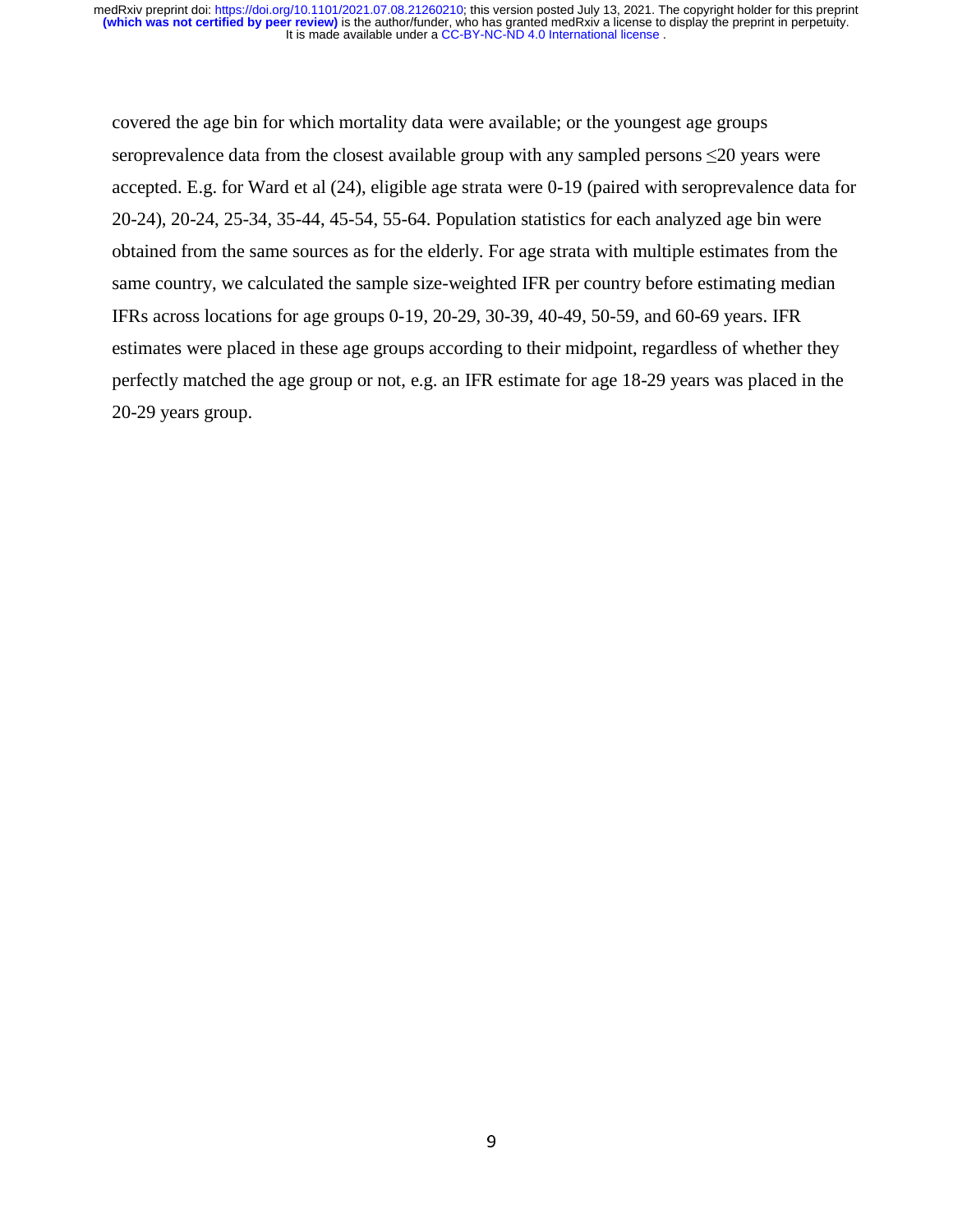## **RESULTS**

#### *Seroprevalence studies*

By March 16, 2021, 1206 SARS-CoV-2 seroprevalence reports were available in the four systematic reviews. Screening and exclusions are shown in Appendix Figure 1 and Appendix Table 2. Twenty-two seroprevalence studies were included, one of which contained two separate surveys.

The 23 seroprevalence surveys (Table 1) (24-47) represented 14 countries (Americas n=6, Asia n=3, Europe n=14). Only three studies were conducted in middle-income countries (one in Dominican Republic, two in India) and the other 20 in high-income countries. Nineteen studies targeted general population participants, 2 enrolled blood donors (27, 30), 1 biobank participants (43), and 1 hemodialysis patients (46). Three studies excluded upfront persons with previously diagnosed COVID-19 from participating in their sample (35, 39, 47). Mid-sampling points ranged from April 2020 to November 2020). Sampling had a median length of 5.7 weeks (range 6 days to 5 months). The median number of elderly individuals tested was 1809 (range 1010-21953). Median seroprevalence was 3.2% (range 0.47%-25.2%). Adjusted seroprevalence estimates were available for 20/23 studies.

#### *Mortality and population statistics*

COVID-19 deaths and population data among elderly at each location are shown in Table 1 (for sources, see Appendix Table 3). The proportion of a location's total COVID-19 deaths that happened among elderly had a median of 53% (range 51%-62%) in middle-income countries and 86% (range 51%-96%) in high-income countries. The proportion of a location's total COVID-19 deaths that occurred in nursing home residents was imputed for middle-income countries, and had a median of 44% (range 20%-85%) in in high-income countries with available data (for Qatar, the number was imputed). One study (45) included only COVID-19 deaths that occurred in nursing homes and was corrected to reflect also the deaths among nursing home residents occurring in hospitals. Among the population, the elderly group comprised a median of 9% (range 6%-11%) in middle-income countries and 15% (range 0.6%-24%) in high-income countries. People residing in nursing homes were 0.08-0.20% of elderly in middle-income countries and a median of 4.7% (range 0.5%-9.1%) in high-income countries.

## *Additional data contributed*

10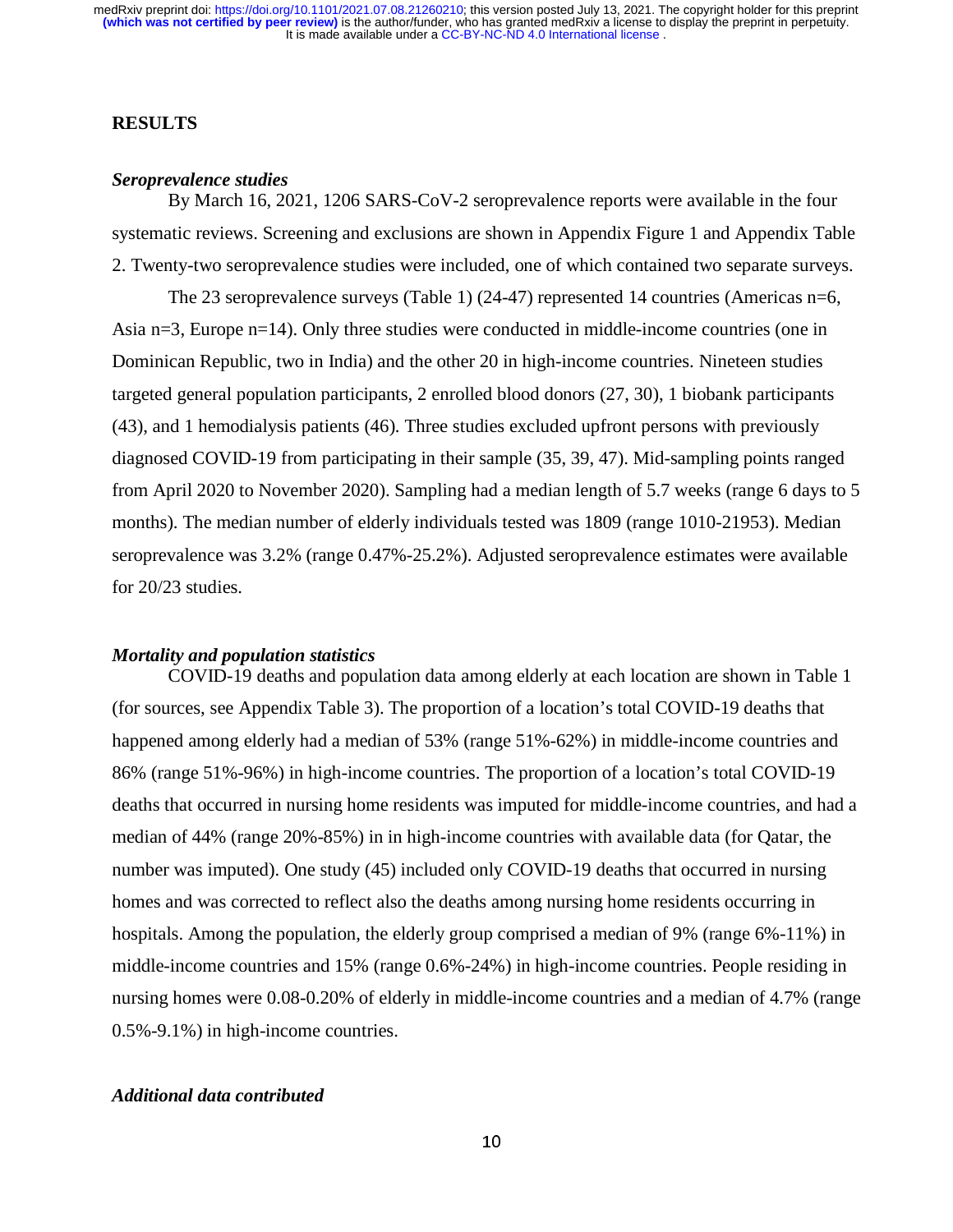Additional information was obtained from authors and agencies on four studies for seroprevalence data (26, 29, 34, 46); three studies for mortality data (25, 26, 29); two studies for population data (25, 26); and five excluded studies (clarifying non-eligibility).

#### *Calculated IFRs*

For 5 countries with more than one IFR estimate available sample size-weighted average IFRs were calculated. In 14 countries, IFRs in community-dwelling elderly (Figure 1, Table 1) had a median of 2.4% (range 0.3%-7.2%). For 2 middle-income countries, IFR was 0.3% versus 2.8% (range 1.3%-7.2%) in 12 high-income countries. Figure 1 also shows 95% CIs for IFRs based on 95% CIs for seroprevalence estimates. Median IFR in all elderly for all 14 individual countries was 5.5% (range 0.3%-12.1%). In the 2 middle-income countries, IFR in all elderly was 0.3-0.4% and in 12 high-income countries it was 6.8% (range 2.3%-12.1%).

Sensitivity analyses exploring different rates of seroreversion appear in Appendix Table 4. For the scenario with 5% relative monthly seroreversion, median IFR in community-dwelling elderly was still 2.4% (range  $0.3\%$ -6.1%) across all countries (0.3% in 2 middle-income countries, and 2.7% in 12 high-income countries. For the sensitivity analysis that explored the percentage increase in IFR if a later cutoff was used for cumulative deaths (two weeks after study midpoint), data were available for 20/23 seroprevalence surveys. There was a median relative increase of 4%, and median IFR in community-dwelling elderly became2.5% (Appendix Table 5).

#### *IFR in the elderly and proportion >85 years*

There was steeply increasing IFR with larger proportions of people  $\geq 85$  years old (Figure 2). A regression of logIFR against the proportion of people ≥85 years old had a slope of 0.056  $(p=0.002)$ , and suggested IFR=0.62%, 1.18%, and 4.29% when the proportion of people >85 in the elderly group was 5%, 10%, and 20%, respectively.

#### *IFR in younger age-strata*

 We could extract data and calculate IFR on another 84 age-strata observations from 19/23 seroprevalence surveys (three had no mortality data for any eligible non-elderly age stratum (25, 30, 35) and one sampled no individuals <65 years of age (44)). The 19 surveys came from 11 countries. For the age group 0-19 years, only five studies had sampled participants for seroprevalence in the corresponding age group (24, 29, 31, 38, 41); for the other studies, the closest available age group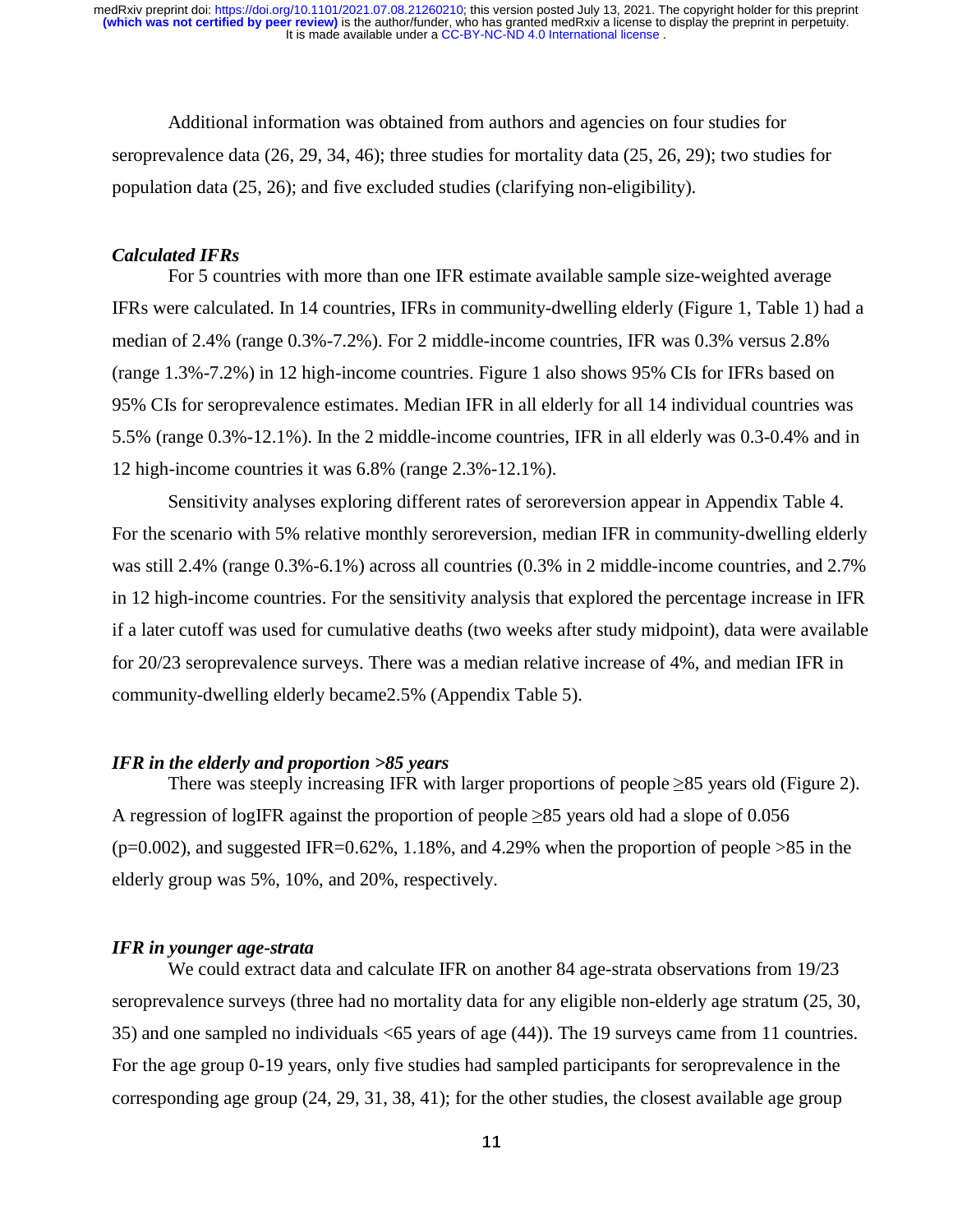was used. Across all countries (Figure 3), the median IFR was 0.0027%, 0.014%, 0.031%, 0.082%, 0.27%, and 0.59%, at 0-19, 20-29, 30-39, 40-49, 50-59, and 60-69 years, using data from 9, 9, 10, 9, 11, and 6 countries, respectively. Appendix Figure 1 visualizes these estimates against other, previously published evaluations of age-specific IFR.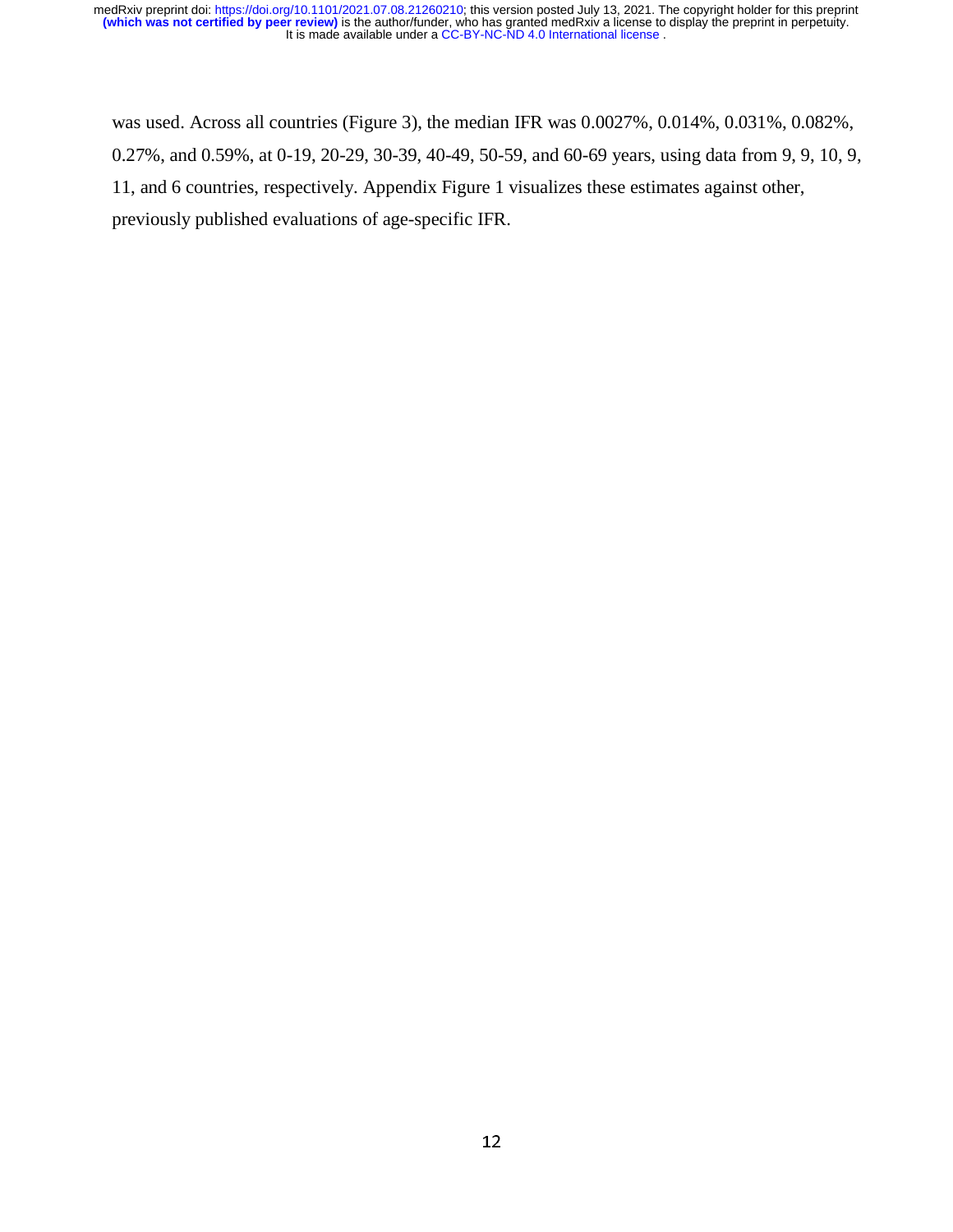## **DISCUSSION**

The IFR of COVID-19 in elderly was found to vary widely at locations where seroprevalence studies have enrolled many elderly individuals. IFR in community-dwelling elderly was consistently lower than in elderly overall, and in countries where nursing homes are widely used, the difference was very substantial. In secondary analyses, the aggregated estimates show very low IFR estimates for younger age groups.

Early estimates of case fatality rate (CFR, ratio of deaths divided by *documented* infections) in the elderly were very high and they played an instrumental role in disseminating both fear and alacrity in dealing with this serious pandemic. Early estimates of CFR from China (48) described CFR of 8% in the age group 70-79 and 14.8% in those  $\geq 80$  years. Extremely high CFR estimates were also reported initially from Italy (49) and New York (50). However, the number of infected individuals was much larger than the documented cases (51). Therefore, IFR is much lower than CFR. We are aware of three previous evaluations of age-stratified IFR estimates that combine seroprevalence data with age-specific COVID-19 mortality statistics (4, 5, 52). Levin *et al* (4) is also the basis for the US CDC pandemic planning scenarios (53). Levin *et al* report IFR 4.6% at age 75, and 15% at age 85 (4) without separating nursing home deaths. The assessment was based on relatively sparse data for these age groups. The authors counted deaths four weeks after the midpoint of the seroprevalence sampling period, which is the longest among the evaluations, with the argument that there is large potential reporting lag (although available mortality statistics are commonly updated retrospectively for the date of death). Also, almost all included studies came from hard-hit locations, where IFR may be substantially higher (3). Selection bias for studies with higher seroprevalence and/or higher death counts (6) may explain why their estimates for middle-aged and elderly are substantially higher than ours.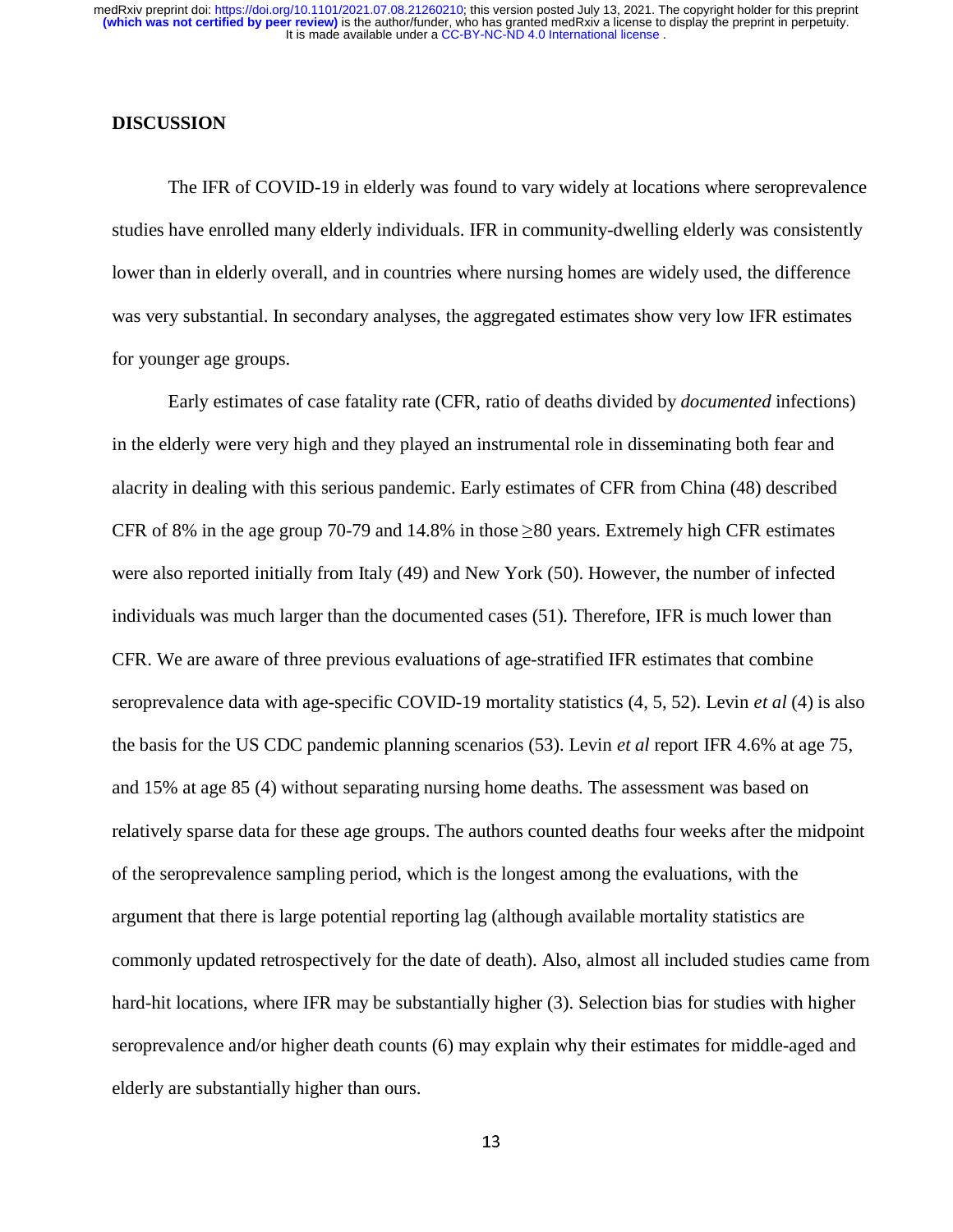O'Driscoll *et al* (5) modeled 22 seroprevalence studies, and carefully comment how outbreaks in nursing homes can drive overall population IFRs. For young and middle-aged groups, their estimates largely agree with those presented here. Their estimates for elderly are still higher than ours. For ages  $\geq 65$  years, their model uses data derived from one location (England) on deaths that did not occur in nursing homes and is validated against other locations with such statistics. This may overestimate the community-dwelling proportion, since deaths of nursing home residents occurring in hospitals are counted in the England community estimates. Conversely our evaluation adds granularity by using deaths in nursing home residents from many countries, and by using seroprevalence estimates from 23 serosurveys with many elderly individuals.

The Imperial College COVID-19 response team (52) presents much higher IFR estimates for elderly overall. They use a very narrowly selected subset of 10 studies in 9 countries, five of which had sampled  $>1000$  elderly people. Their selection criteria required  $>100$  deaths in the location at the seroprevalence study midpoint, which skews the sample towards heavily-hit areas and higher IFRs (6).

Some published studies also present IFRs in elderly people for single locations based on seroprevalence data, but these are unavoidably location-limited (see Appendix text).

For persons 0-19 years, the median IFR was one death per 37,000 persons with COVID-19 infection, followed by estimates of 1:7100 in ages 20-29, 1:3200 in ages 30-39, and 1:1200 in ages 40-49. The Imperial College study (52) has 5-10 times higher estimates for persons 0-19 years and 20-29 years old; otherwise estimates in age groups <50 years are fairly consistent across previous (4, 5) and current analyses despite methodological differences. Thus, they may be used for assessing risk-benefits, e.g. with specific vaccines (54) in young populations.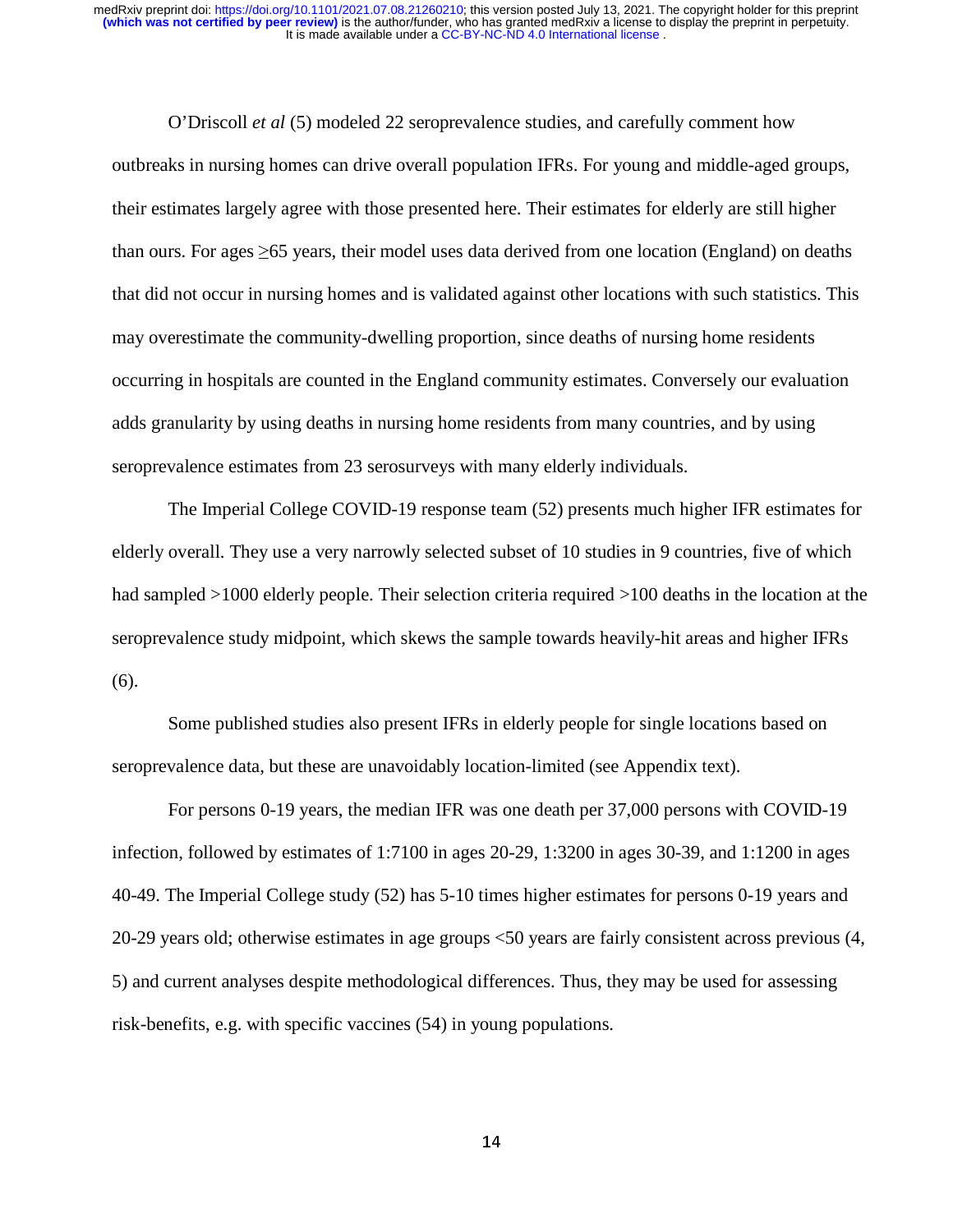Both the age distribution and other characteristics of people within the elderly stratum vary between different countries. E.g., obesity is a major risk factor for poor outcome with COVID-19 infection and prevalence of obesity is only 4% in India versus 20-36% in high-income countries analyzed here. Besides differences in risk factor characteristics, documentation criteria for coding COVID-19 deaths may have varied non-trivially across countries. Under- and over-counting of COVID-19 deaths may have occurred even in countries with advanced health systems.

 Given that nursing home residents account for many COVID-19 deaths (55), a location's overall IFR across all ages is largely dependent on how nursing homes were afflicted (5). Spread in nursing homes was disproportionately high in the first wave (8). The share of nursing home deaths decreased markedly in subsequent waves (55) in most high-income countries with some exceptions (e.g. Australia). This change may be reflected in a much lower IFR among the elderly and the entire population after the first wave. Improved treatments (e.g. dexamethasone), and less use of harmful treatments (e.g. hydroxychloroquine, improper mechanical ventilation) may also have decreased IFR substantially in late 2020 and in 2021. With vaccination being promoted preferentially for elderly and vulnerable individuals in 2021, IFR may have decreased even more sharply (6). New variants becoming dominant in 2021 may also be associated with further lower IFR. E.g., in the last week of June 2021, in the UK, where the delta mutation has spread widely, even CFR has been  $\sim 0.1\%$ .

Our analysis has several limitations. First, seroprevalence estimates among elderly reported by the included studies could over- or underestimate the proportion infected. We explored adjusted estimates accounting for 1-10% relative seroreversion per month; however, higher seroreversion is likely (19, 20, 56). Higher seroreversion will affect more prominently studies carried out later in the pandemic. Also, the current estimates do not fully account for the unknown share of people who may have tackled the infection without generating detectable serum/plasma antibodies (e.g., by mucosal,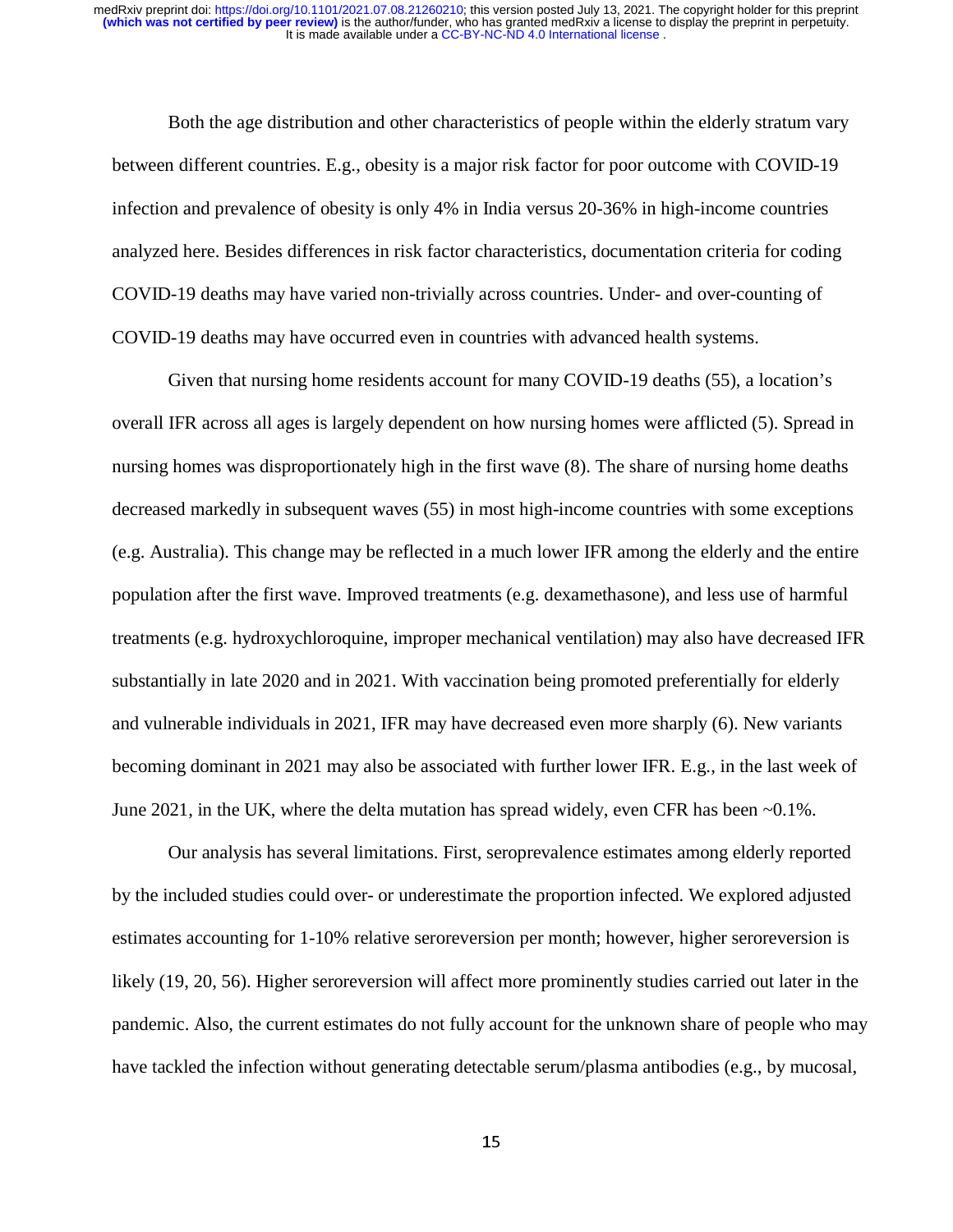innate, or cellular immune mechanisms) (57-61). Sensitivity estimates for antibody assays typically use positive controls from symptomatic individuals with clinically manifest infection; sensitivity may be lower for asymptomatic infections. All seroprevalence studies may have substantial residual biases despite whatever adjustments (6). Even well-designed general population studies may specifically fail to reach and recruit highly vulnerable populations, e.g. disadvantaged groups, immigrants, homeless, and other people at high exposure risks and poor health.

Second, the number of deaths may be biased for various reasons (3) leading to potential under- or over-counting. Using excess mortality data is an alternative that has caveats, as those data depend heavily on the reference time period; availability in specific age groups can be restricted; and the proportion of deaths that is directly attributable to COVID-19 may be difficult to separate from indirect effects of the pandemic and adverse effects of measures taken. To match the date for seroprevalence sampling (i.e., seroconversion) with cumulative deaths is an exercise with assumptions. Our sensitivity analysis that extended with one week the cutoff for counting deaths showed a negligible change in the median IFR calculation. Most studies included in our analysis had been performed during periods at or after the end of the first wave.

Third, we acknowledge the risk of bias in seroprevalence studies, mortality statistics, and even population statistics. However, assessments of risk of bias are far from straightforward, as illustrated by the discrepant assessments of these seroprevalence studies by other teams (6).

Finally, most available studies come from hard-hit locations that tend to have high IFRs (6). Consideration of age strata diminishes this representativeness bias, but cannot eliminate it. E.g., most countries not represented in the available data may have a shift towards lower ages within the stratum of the elderly. This translates to lower IFR.

16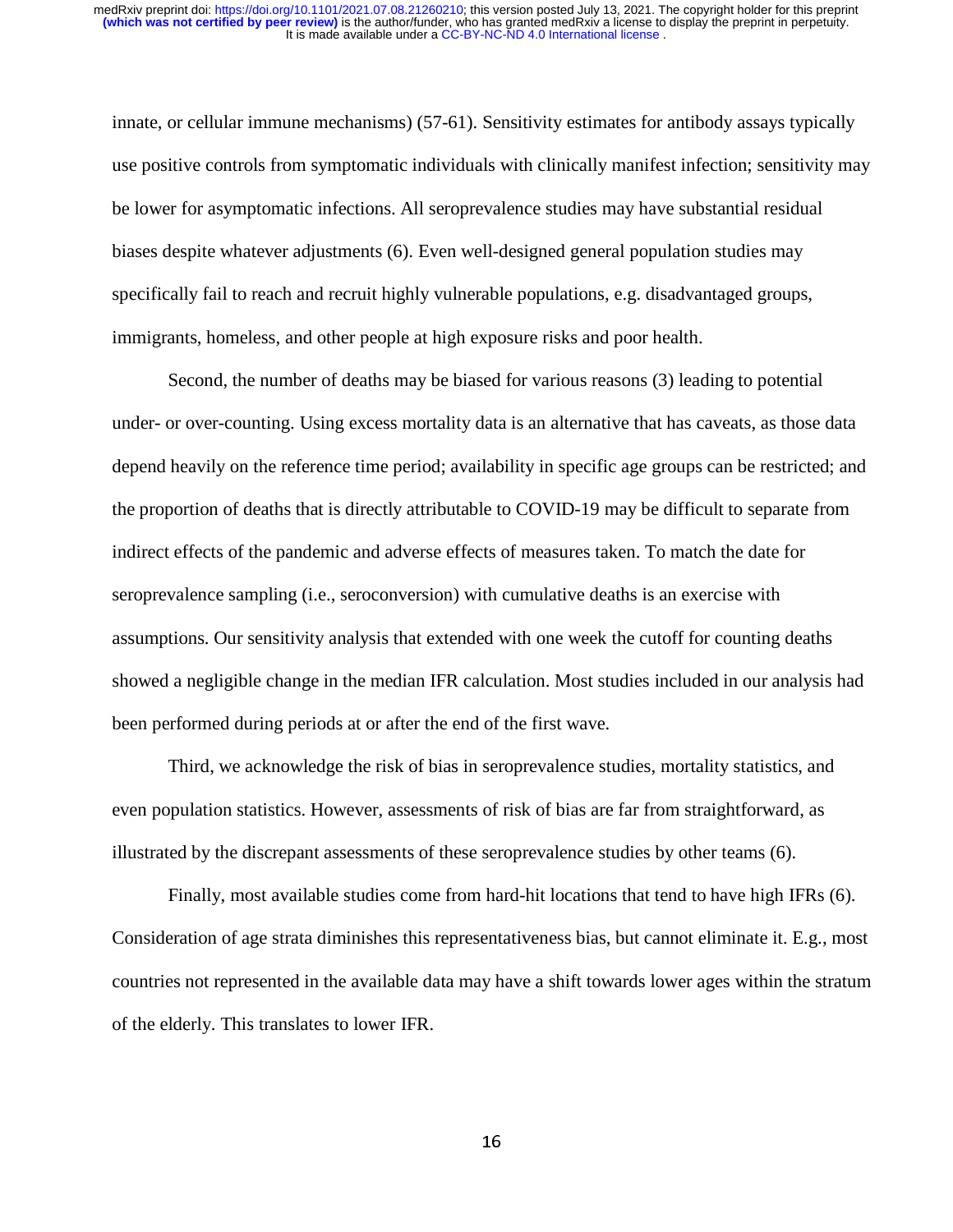Moreover, with the exception of India, all countries analyzed here have population prevalence of obesity 1.5-3-fold higher than the global prevalence (13%); other major risk factors for poor COVID-19 outcome such as smoking history, diabetes, cardiovascular disease, and immunosuppression (9) are also far more common in the high-income countries included in our analysis than the global average. Global IFR may thus be substantially lower in both the elderly and the lower age strata than estimates presented herein.

This overview synthesis finds a consistently much lower IFR of COVID-19 in communitydwelling elderly than in elderly overall, a difference which is substantial in countries where nursing homes are an established form of residency. Very low IFR estimates were confirmed in younger groups (<50). For middle-aged groups and elderly, estimates were lower than in some previous influential work with biased methodological choices (4, 52), but in agreement with other work (5). The estimates presented here may serve as one of several key pieces of information underlying public health policy decisions. With better management and better preventive measures, in particular vaccines, hopefully IFR estimates have already decreased further.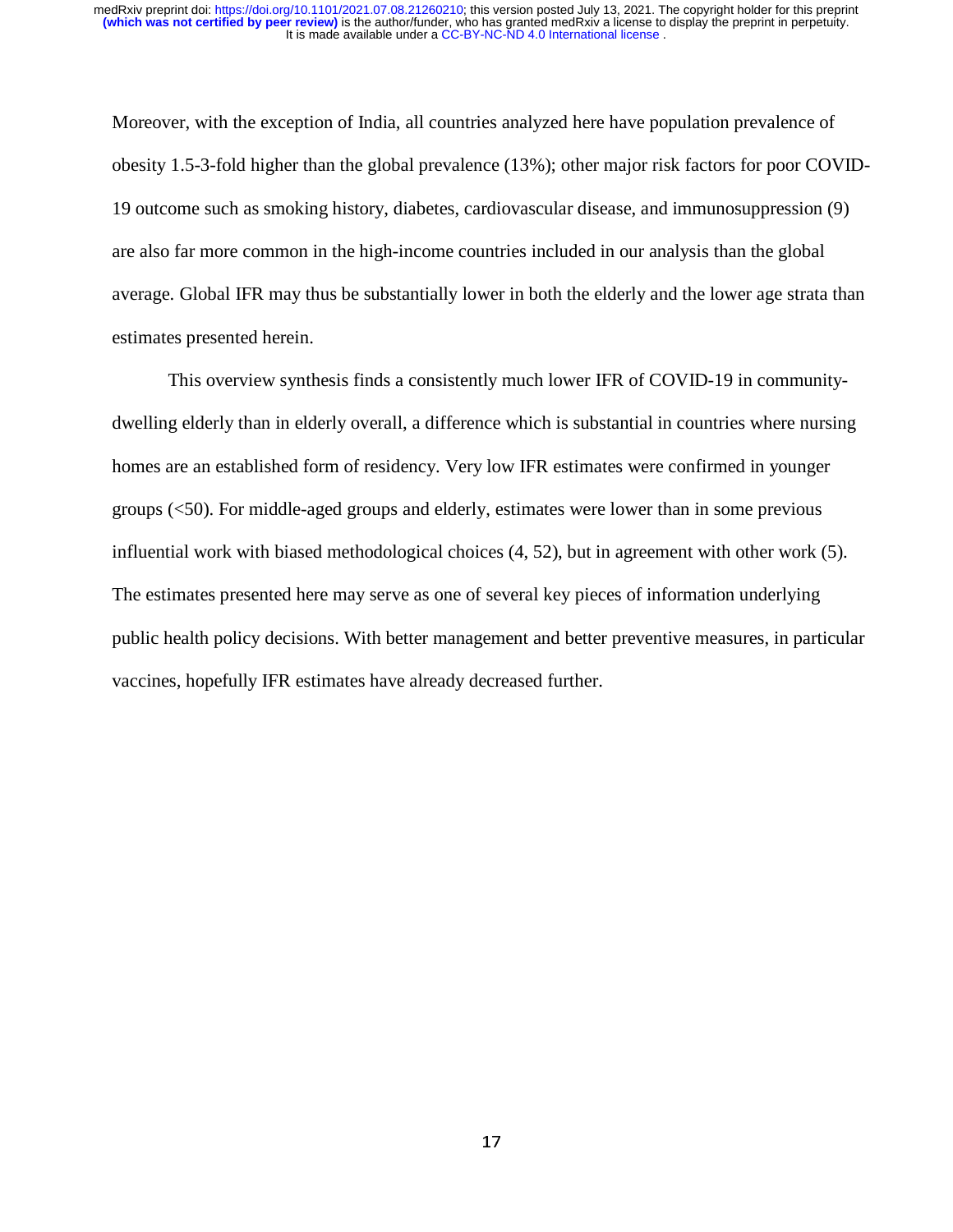## **DECLARATION OF INTERESTS**

The authors have no conflicts of interest.

## *Role of the Funding Source*

No funding was received specifically for this work. Outside this work, the Meta-Research Innovation Center at Stanford (Stanford University) is supported by a grant from the Laura and John Arnold Foundation. Dr Axfors is supported by postdoctoral grants from the Knut and Alice Wallenberg Foundation, Uppsala University, the Swedish Society of Medicine, the Blanceflor Foundation, and the Sweden-America Foundation. The funders had no role in the design and conduct of the study; collection, management, analysis, and interpretation of the data; preparation, review, or approval of the manuscript; and decision to submit the manuscript for publication.

## **TRANSPARENCY STATEMENT**

The protocol, data, and code used for this analysis will be made available at the Open Science Framework upon publication: https://osf.io/47cgb.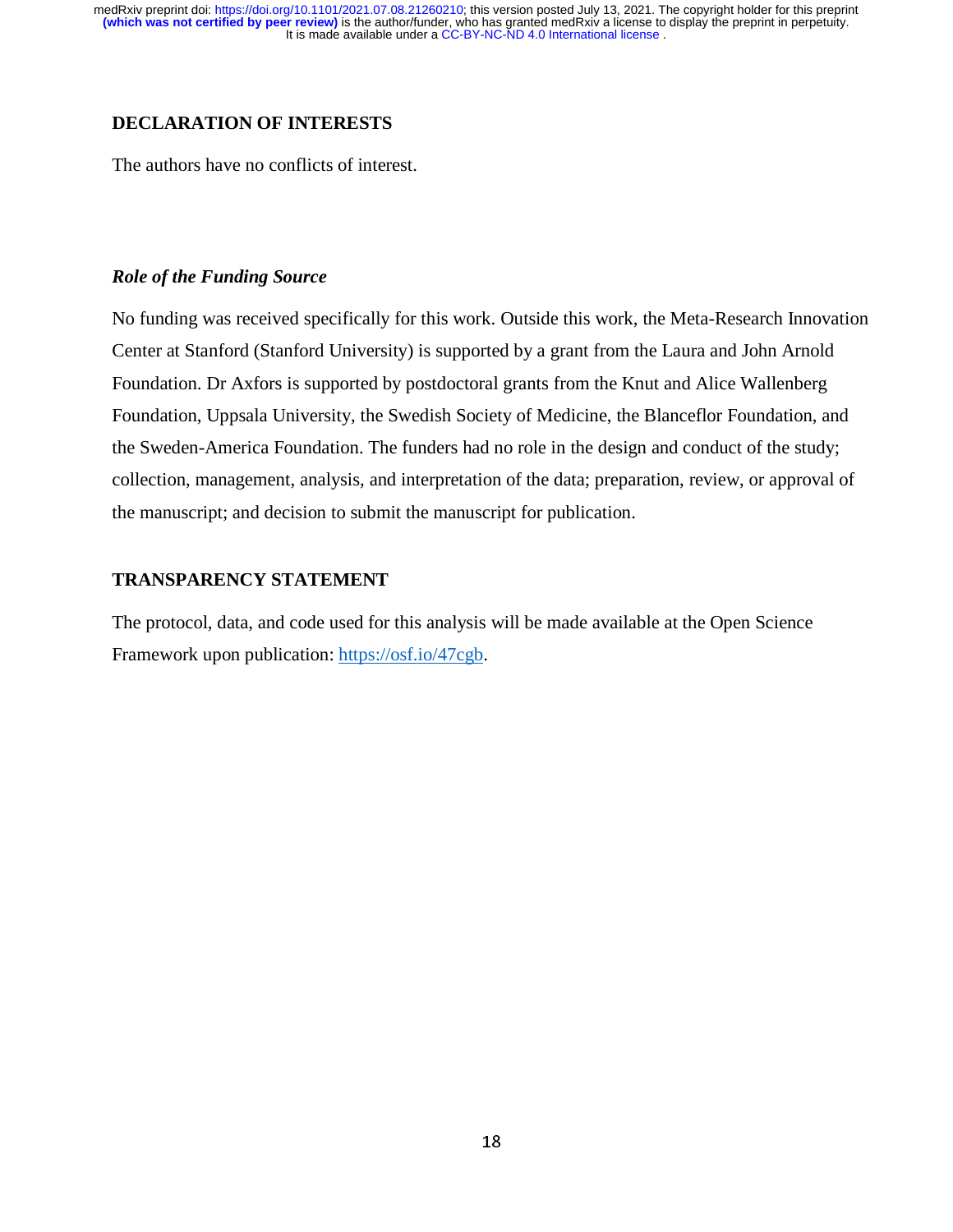# **REFERENCES**

1. Ioannidis JPA, Axfors C, Contopoulos-Ioannidis DG. Population-level COVID-19 mortality risk for non-elderly individuals overall and for non-elderly individuals without underlying diseases in pandemic epicenters. Environmental research. 2020;188:109890.

2. Comas-Herrera A, Zalakaín J, Lemmon E, Henderson D, Litwin C, Hsu A, et al. Mortality associated with COVID-19 in care homes: international evidence. Article in LTCcovid.org, International Long-Term Care Policy Network, CPEC-LSE, 14 October2020.

3. Ioannidis JPA. Infection fatality rate of COVID-19 inferred from seroprevalence data. Bull World Health Organ. 2021;99:19–33F.

4. Levin AT, Hanage WP, Owusu-Boaitey N, Cochran KB, Walsh SP, Meyerowitz-Katz G. Assessing the age specificity of infection fatality rates for COVID-19: systematic review, metaanalysis, and public policy implications. European journal of epidemiology. 2020;35(12):1123-38.

5. O'Driscoll M, Dos Santos GR, Wang L, Cummings DAT, Azman AS, Paireau J, et al. Agespecific mortality and immunity patterns of SARS-CoV-2. Nature. 2020.

6. Ioannidis JPA. Reconciling estimates of global spread and infection fatality rates of COVID-19: An overview of systematic evaluations. European journal of clinical investigation. 2021;51(5):e13554.

7. Arora RK, Joseph A, Van Wyk J, Rocco S, Atmaja A, May E, et al. SeroTracker: a global SARS-CoV-2 seroprevalence dashboard. Lancet Infect Dis. 2020:S1473-3099(20)30631-9.

8. Ioannidis JPA. Precision shielding for COVID-19: metrics of assessment and feasibility of deployment. BMJ global health. 2021;6(1).

9. Williamson EJ, Walker AJ, Bhaskaran K, Bacon S, Bates C, Morton CE, et al. Factors associated with COVID-19-related death using OpenSAFELY. Nature. 2020;584(7821):430-6.

10. Arons MM, Hatfield KM, Reddy SC, Kimball A, James A, Jacobs JR, et al. Presymptomatic SARS-CoV-2 Infections and Transmission in a Skilled Nursing Facility. The New England journal of medicine. 2020;382(22):2081-90.

11. Franceschi VB, Santos AS, Glaeser AB, Paiz JC, Caldana GD, Machado Lessa CL, et al. Population-based prevalence surveys during the Covid-19 pandemic: A systematic review. Reviews in Medical Virology. 2020;n/a(n/a):e2200.

12. Chen X, Chen Z, Azman AS, Deng X, Sun R, Zhao Z, et al. Serological evidence of human infection with SARS-CoV-2: a systematic review and meta-analysis. The Lancet Global health. 2021.

13. Ioannidis JPA. Precision shielding for COVID-19: metrics of assessment and feasibility of deployment. medRxiv. 2020:2020.11.01.20224147.

14. Patel EU, Bloch EM, Grabowski MK, Goel R, Lokhandwala PM, Brunker PAR, et al. Sociodemographic and behavioral characteristics associated with blood donation in the United States: a population-based study. Transfusion. 2019;59(9):2899-907.

15. Sohn H. Racial and Ethnic Disparities in Health Insurance Coverage: Dynamics of Gaining and Losing Coverage over the Life-Course. Popul Res Policy Rev. 2017;36(2):181-201.

16. Qeadan F, VanSant-Webb E, Tingey B, Rogers TN, Brooks E, Mensah NA, et al. Racial disparities in COVID-19 outcomes exist despite comparable Elixhauser comorbidity indices between Blacks, Hispanics, Native Americans, and Whites. Scientific reports. 2021;11(1):8738.

17. Ahmad F, Cisewski, JA, Miniño, A, Anderson, RN. Provisional Mortality Data - United States, 2020. MMWR Morbidity and mortality weekly report. 2021;70:519-22.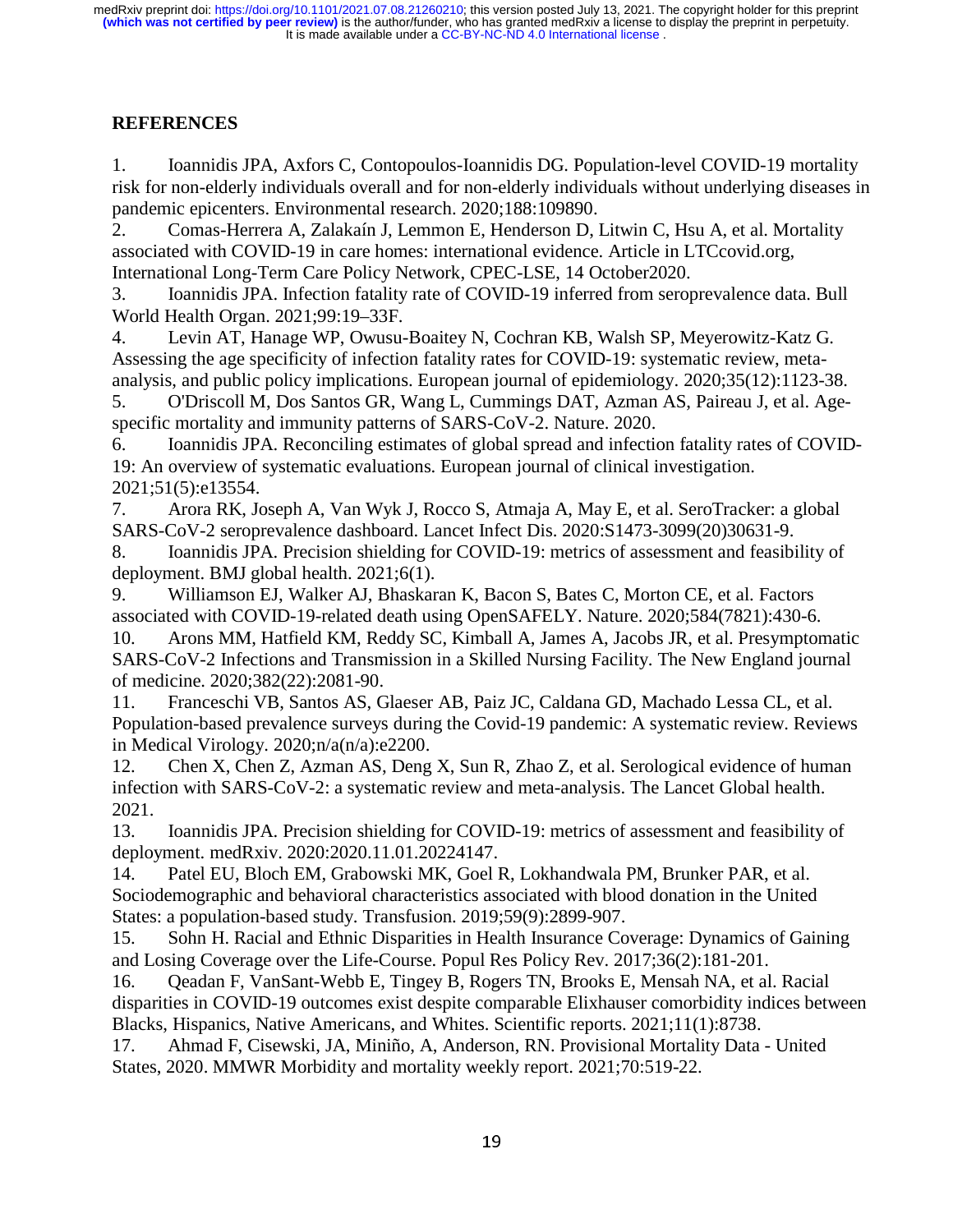18. Xu JJ, Chen JT, Belin TR, Brookmeyer RS, Suchard MA, Ramirez CM. Racial and Ethnic Disparities in Years of Potential Life Lost Attributable to COVID-19 in the United States: An Analysis of 45 States and the District of Columbia. International journal of environmental research and public health. 2021;18(6).

19. Shioda K, Lau MSY, Kraay ANM, Nelson KN, Siegler AJ, Sullivan PS, et al. Estimating the cumulative incidence of SARS-CoV-2 infection and the infection fatality ratio in light of waning antibodies. medRxiv. 2020:2020.11.13.20231266.

20. Herrington D. Duration of SARS-CoV-2 Sero-Positivity in a Large Longitudinal Sero-Surveillance Cohort: The COVID-19 Community Research Partnership. medRxiv. 2021:2021.01.27.21250615.

21. Comas-Herrera A, Zalakaín J, Litwin C, Hsu A, Lemmon E, Henderson D, et al. Mortality associated with COVID-19 in care homes: early international evidence. Article in LTCcovid.org, International Long-Term Care Policy Network, CPEC-LSE, 26 June2020.

22. Office for National Statistics. Deaths involving COVID-19 in the care sector, England and Wales [dataset]

https://www.ons.gov.uk/peoplepopulationandcommunity/birthsdeathsandmarriages/deaths/datasets/d eathsinvolvingcovid19inthecaresectorenglandandwales: Office for National Statistics; 2020 [updated July 3, 2020.

23. R Core Team. R: A language and environment for statistical computing. https://www.Rproject.org/: Foundation for Statistical Computing, Vienna, Austria; 2020.

24. Ward H, Atchison C, Whitaker M, Ainslie KEC, Elliott J, Okell L, et al. Antibody prevalence for SARS-CoV-2 following the peak of the pandemic in England: REACT2 study in 100,000 adults. medRxiv. 2020:2020.08.12.20173690.

25. Royo-Cebrecos C, Vilanova D, López J, Arroyo V, Francisco G, Pons M, et al. Research Square. 2021.

26. Herzog S, De Bie J, Abrams S, Wouters I, Ekinci E, Patteet L, et al. Seroprevalence of IgG antibodies against SARS coronavirus 2 in Belgium – a serial prospective cross-sectional nationwide study of residual samples. medRxiv. 2021:2020.06.08.20125179.

27. Canadian Blood Services. COVID-19 Seroprevalence Report - August 19, 2020. https://wwwcovid19immunitytaskforceca/. 2020.

28. Tang X, Sharma A, Pasic M, Colwill K, Birnboim C, Nagelkerke N, et al. COVID Symptoms, Seroprevalence, and Mortality During the First Wave of SARS-CoV-2 in Canada. Available at SSRN: https://dxdoiorg/102139/ssrn3752659. 2021.

29. Public Health Ontario. COVID-19 Seroprevalence in Ontario: March 27, 2020 to June 30, 2020. https://wwwpublichealthontarioca/. 2020.

30. Pedersen OB, Nissen J, Dinh KM, Schwinn M, Kaspersen KA, Boldsen JK, et al. Severe Acute Respiratory Syndrome Coronavirus 2 (SARS-CoV-2) Infection Fatality Rate Among Elderly Danes: A Cross-sectional Study on Retired Blood Donors. Clinical Infectious Diseases. 2020.

31. Paulino-Ramirez R, Báez AA, Vallejo Degaudenzi A, Tapia L. Seroprevalence of Specific Antibodies against SARS-CoV-2 from Hotspot Communities in the Dominican Republic. The American Journal of Tropical Medicine and Hygiene. 2020;103(6):2343-6.

32. INSERM, Insee, Santé publique France. Études & Résultats. Direction de la recherche, des études, de l'évaluation et des statistiques. In May 2020, 4.5% of the population of metropolitan France had developed antibodies against SARS-CoV-2. The first results of the EpiCov national survey. October 2020, Issue 1167. 2020.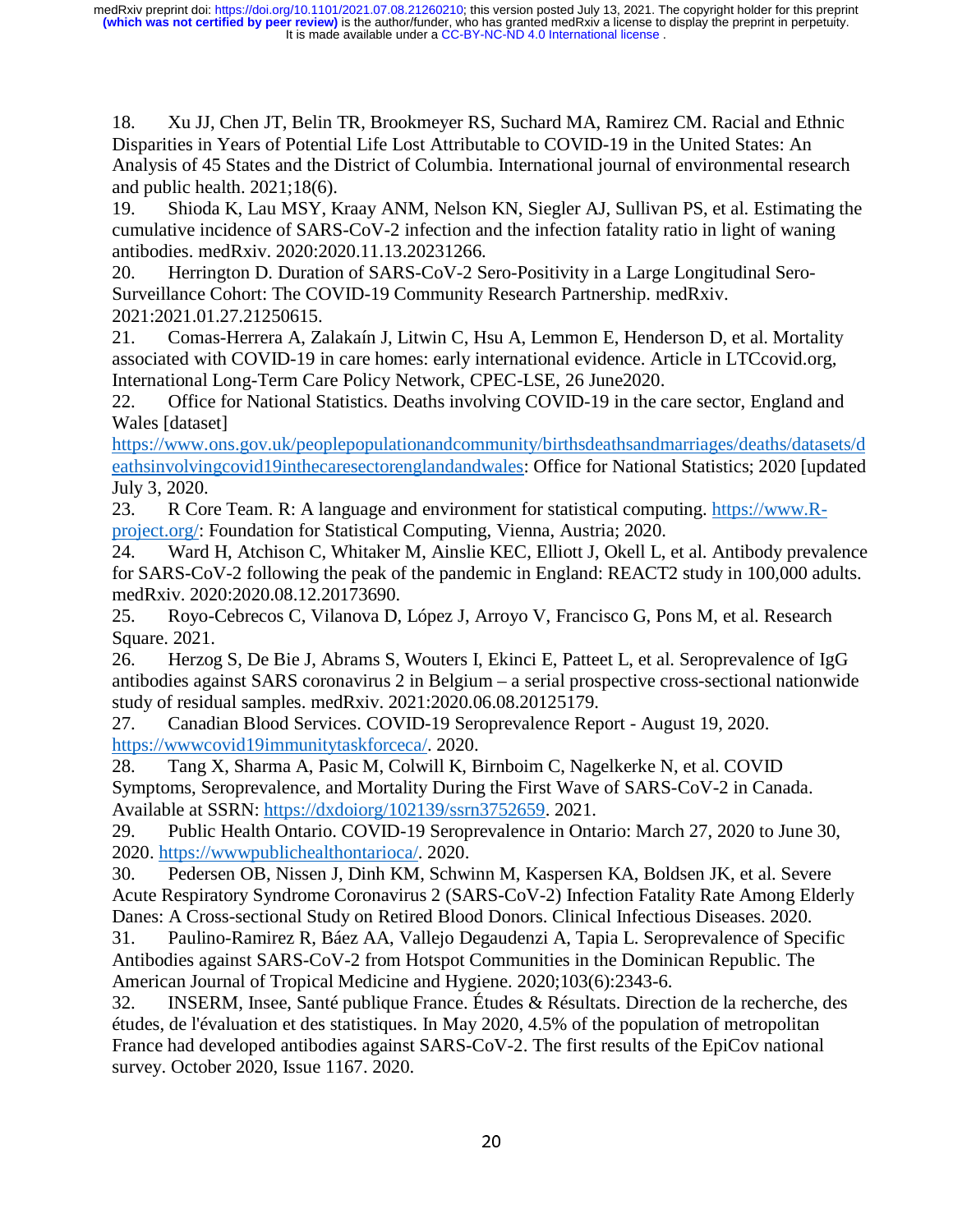33. Carrat F, de Lamballerie X, Rahib D, Blanché H, Lapidus N, Artaud F, et al. Seroprevalence of SARS-CoV-2 among adults in three regions of France following the lockdown and associated risk factors: a multicohort study. medRxiv. 2020:2020.09.16.20195693.

34. Merkely B, Szabó AJ, Kosztin A, Berényi E, Sebestyén A, Lengyel C, et al. Novel coronavirus epidemic in the Hungarian population, a cross-sectional nationwide survey to support the exit policy in Hungary. GeroScience. 2020;42(4):1063-74.

35. Gudbjartsson DF, Norddahl GL, Melsted P, Gunnarsdottir K, Holm H, Eythorsson E, et al. Humoral Immune Response to SARS-CoV-2 in Iceland. New England Journal of Medicine. 2020;383(18):1724-34.

36. Murhekar M, Bhatnagar T, Selvaraju S, Rade K, Saravanakumar V, Vivian Thangaraj J, et al. Prevalence of SARS-CoV-2 infection in India: Findings from the national serosurvey, May-June 2020. Indian Journal of Medical Research. 2020;152(1):48-60.

37. Malani A, Ramachandran S, Tandel V, Parasa R, Sudharshini S, Prakash V, et al. SARS-CoV-2 Seroprevalence in Tamil Nadu in October-November 2020. medRxiv. 2021:2021.02.03.21250949.

38. Istat - Istituto Nazionale di Statistica, Ministero della Salute. PRIMI RISULTATI DELL'INDAGINE DI SIEROPREVALENZA SUL SARS-CoV-2.

https://wwwistatit/it/files/2020/08/ReportPrimiRisultatiIndagineSieropdf. 2020-08-03.

39. Abu-Raddad LJ, Chemaitelly H, Ayoub HH, Al Kanaani Z, Al Khal A, Al Kuwari E, et al. Characterizing the Qatar advanced-phase SARS-CoV-2 epidemic. Scientific reports. 2021;11(1):6233.

40. Coyle PV, Chemaitelly H, Hadj Kacem MAB, Al Molawi NHA, Kahlout RAE, Gilliani I, et al. SARS-CoV-2 seroprevalence in the urban population of Qatar: An analysis of antibody testing on a sample of 112,941 individuals. medRxiv. 2021:2021.01.05.21249247.

41. Ministerio de Sanidad, III IdSC. ESTUDIO ENE-COVID: CUARTA RONDA. ESTUDIO NACIONAL DE SERO-EPIDEMIOLOGÍA DE LA INFECCIÓN POR SARS-COV-2 EN ESPAÑA. 15 DE DICIEMBRE DE 2020.

https://wwwmscbsgobes/gabinetePrensa/notaPrensa/pdf/1512151220163348113pdf; https://portalcneisciiies/enecovid19/informes/informe\_cuarta\_rondapdf. 2021.

42. Ho H-L, Wang F-Y, Lee H-R, Huang Y-L, Lai C-L, Jen W-C, et al. Seroprevalence of COVID-19 in Taiwan revealed by testing anti-SARS-CoV-2 serological antibodies on 14,765 hospital patients. The Lancet Regional Health – Western Pacific. 2020;3.

43. UK Biobank. UK Biobank SARS-CoV-2 Serology Study. 16th September 2020. https://wwwukbiobankacuk/. 2020.

44. Public Health England, Joint Biosecurity Centre, NHS Test and Trace. Weekly Coronavirus Disease 2019 (COVID-19) Surveillance Report. Summary of COVID-19 surveillance systems. Year: 2020. Week: 32. https://assetspublishingservicegovuk/. 2020.

45. Hughes EC, Amat JAR, Haney J, Parr YA, Logan N, Palmateer N, et al. Severe Acute Respiratory Syndrome Coronavirus 2 Serosurveillance in a Patient Population Reveals Differences in Virus Exposure and Antibody-Mediated Immunity According to Host Demography and Healthcare Setting. The Journal of Infectious Diseases. 2021;223(6):971-80.

46. Anand S, Montez-Rath M, Han J, Bozeman J, Kerschmann R, Beyer P, et al. Prevalence of SARS-CoV-2 antibodies in a large nationwide sample of patients on dialysis in the USA: a crosssectional study. The Lancet. 2020;396(10259):1335-44.

47. Kalish H, Klumpp-Thomas C, Hunsberger S, Baus HA, Fay MP, Siripong N, et al. Mapping a Pandemic: SARS-CoV-2 Seropositivity in the United States. medRxiv. 2021:2021.01.27.21250570.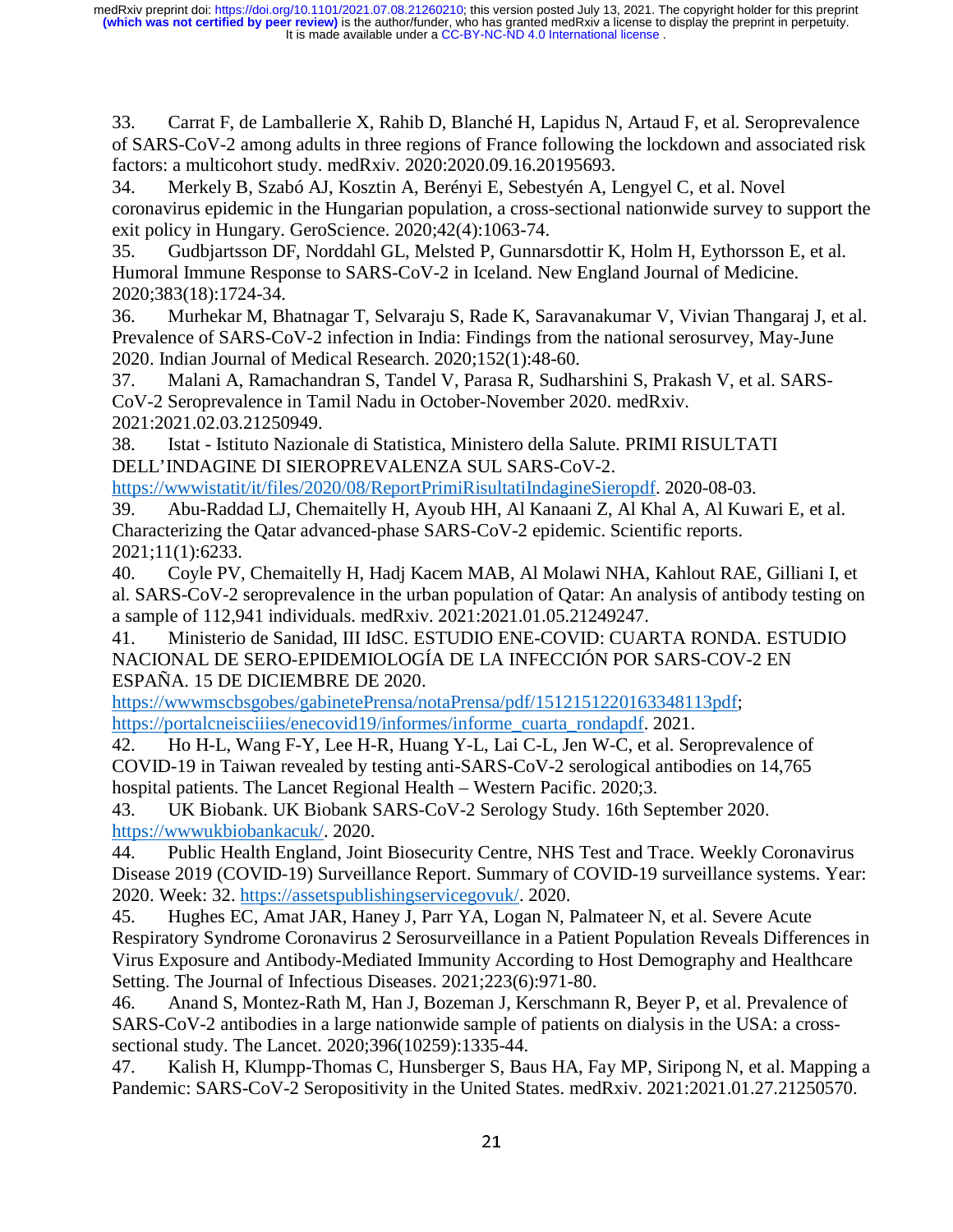48. The Novel Coronavirus Pneumonia Emergency Response Epidemiology Team. Vital Surveillances: The Epidemiological Characteristics of an Outbreak of 2019 Novel Coronavirus Diseases (COVID-19) — China, 2020. China CDC Weekly. 2020;2(8): 113-122.

49. Onder G, Rezza G, Brusaferro S. Case-Fatality Rate and Characteristics of Patients Dying in Relation to COVID-19 in Italy. Jama. 2020;323(18):1775-6.

50. Thompson C, Baumgartner J, Pichardo C, et al. COVID-19 Outbreak - New York City, February 29-June 1, 2020. MMWR Morbidity and mortality weekly report. 2020;2020;69:1725– 1729.

51. Bendavid E, Mulaney B, Sood N, Shah S, Bromley-Dulfano R, Lai C, et al. COVID-19 antibody seroprevalence in Santa Clara County, California. International journal of epidemiology. 2021.

52. Brazeau N, Verity R, Jenks S, et al. COVID-19 Infection Fatality Ratio: Estimates from Seroprevalence. Imperial College London. 2020-10-29.

53. United States Centers for Disease Control and Prevention. COVID-19 Pandemic Planning Scenarios 2021 [updated March 19, 2021. Available from: https://www.cdc.gov/coronavirus/2019 ncov/hcp/planning-scenarios.html.

54. Schultz NH, Sørvoll IH, Michelsen AE, Munthe LA, Lund-Johansen F, Ahlen MT, et al. Thrombosis and Thrombocytopenia after ChAdOx1 nCoV-19 Vaccination. New England Journal of Medicine. 2021;384(22):2124-30.

55. Ioannidis JPA, Axfors C, Contopoulos-Ioannidis DG. Second versus first wave of COVID-19 deaths: Shifts in age distribution and in nursing home fatalities. Environmental research. 2021;195:110856.

56. Pérez-Olmeda M, Saugar JM, Fernández-García A, Pérez-Gómez B, Pollán M, Avellón A, et al. Evolution of antibodies against SARS-CoV-2 over seven months: experience of the Nationwide Seroprevalence ENE-COVID Study in Spain. medRxiv. 2021:2021.03.11.21253142.

57. Kikkert M. Innate Immune Evasion by Human Respiratory RNA Viruses. Journal of Innate Immunity. 2020;12(1):4-20.

58. Krammer F. The human antibody response to influenza A virus infection and vaccination. Nature Reviews Immunology. 2019;19(6):383-97.

59. Cervia C, Nilsson J, Zurbuchen Y, Valaperti A, Schreiner J, Wolfensberger A, et al. Systemic and mucosal antibody responses specific to SARS-CoV-2 during mild versus severe COVID-19. Journal of Allergy and Clinical Immunology. 2021;147(2):545-57.e9.

60. Gallais F, Velay A, Nazon C, Wendling M-J, Partisani M, Sibilia J, et al. Intrafamilial Exposure to SARS-CoV-2 Associated with Cellular Immune Response without Seroconversion, France. Emerging Infectious Disease journal. 2021;27(1):113.

61. Sekine T, Perez-Potti A, Rivera-Ballesteros O, Strålin K, Gorin JB, Olsson A, et al. Robust T Cell Immunity in Convalescent Individuals with Asymptomatic or Mild COVID-19. Cell. 2020;183(1):158-68.e14.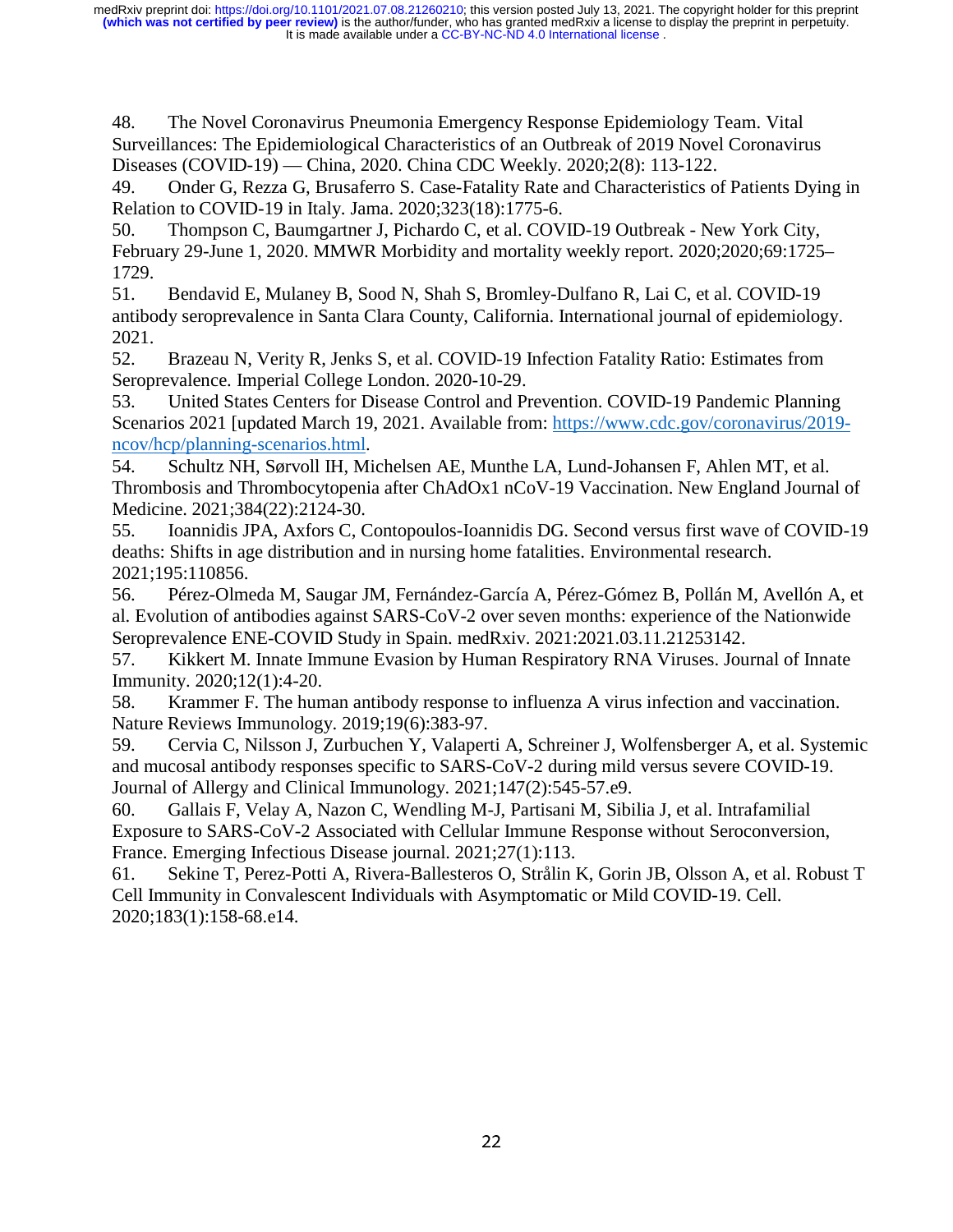# **FIGURES**

**Figure 1.** Infection fatality rates (IFRs) in elderly, corrected for unmeasured antibody types. **(A)** Countries' IFRs in communitydwelling elderly and elderly overall. **(B)** IFRs in community-dwelling elderly with 95% confidence intervals based on individual seroprevalence estimates and their uncertainty.



If multiple seroprevalence studies were available for the same country, we calculated the sample size-weighted IFR. For studies that did not report 95% confidence intervals, we complemented with a calculation using the number of sampled and seropositive elderly individuals. For those that provided adjusted estimates for age brackets (e.g., 70-79, 80-89, and 90+), we combined estimates for each study using a fixed effects inverse variance meta-analysis (of arcsine transformed proportions) to obtain 95% CIs.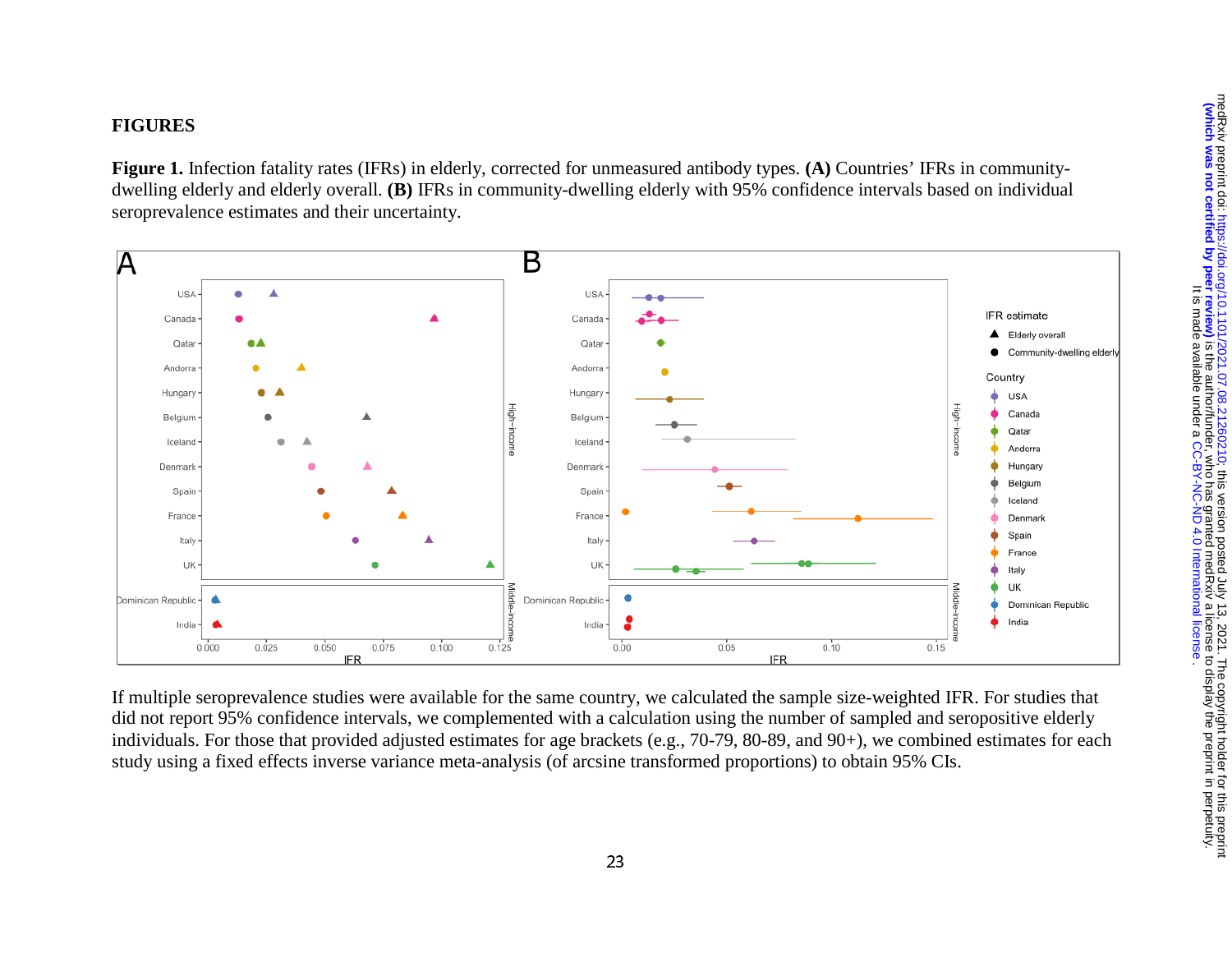**Figure 2.** Infection fatality rate, corrected for unmeasured antibody types, plotted against the proportion of people ≥85 years old among the elderly.



 $Log<sub>10</sub> IFR: logarithm (with base 10) of the infection fatality rate. The "elderly" group is defined by the primary cutoff for each$ location. E.g. for Belgium 3% of the population is ≥85, and 13.6% of the population is ≥70, thus the proportion is 3/13.6. Imputation done for regional data: Denmark (3/5 regions), and Tamil Nadu, India, with country-level proportion of persons ≥85 years old among elderly.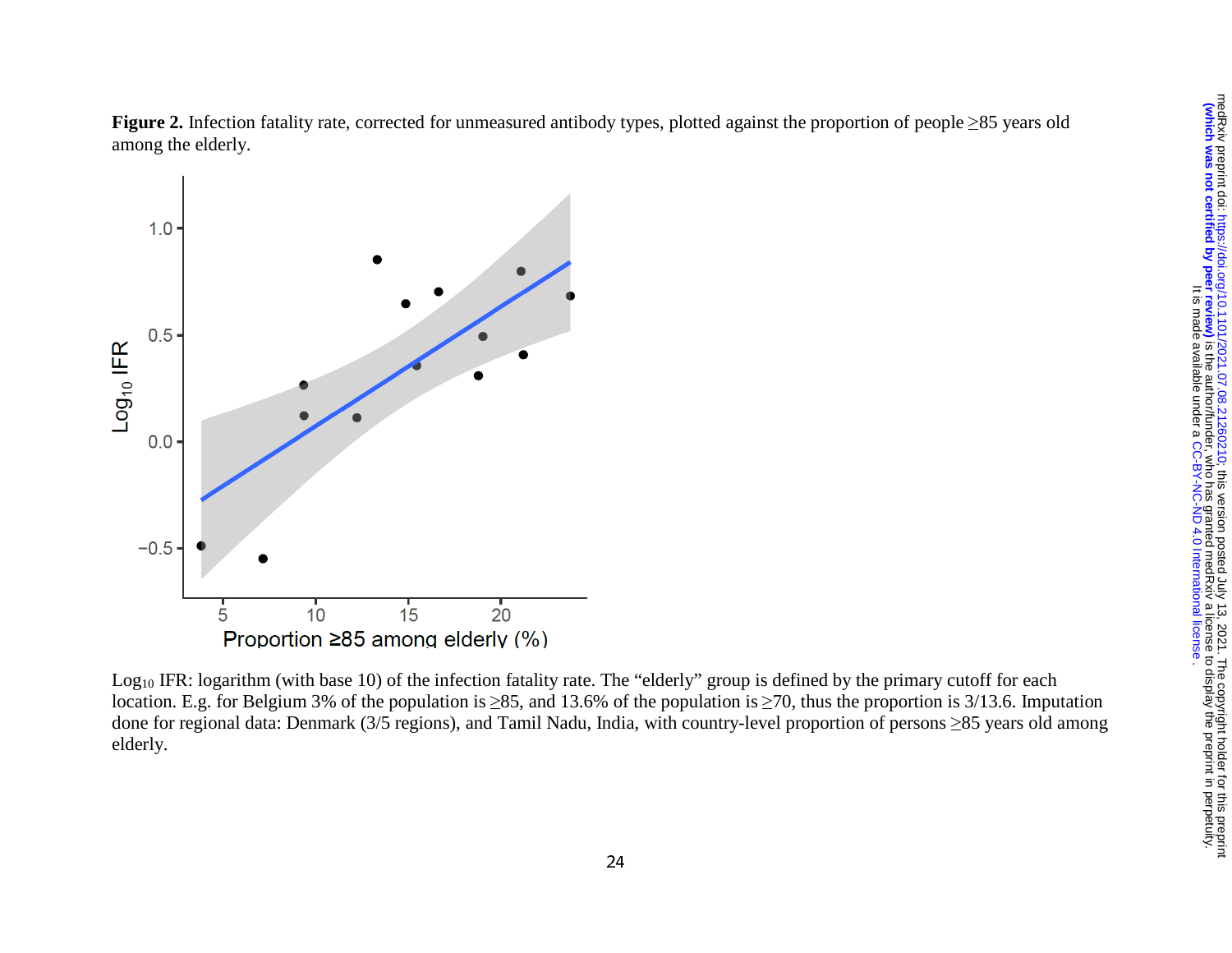

**Figure 3**. Infection fatality rates in younger age groups derived from included seroprevalence studies.

IFRs are corrected for unmeasured antibody types. Sample size weighted IFRs were calculated for countries with multiple estimates available. \* Infinite values produced by zero death counts.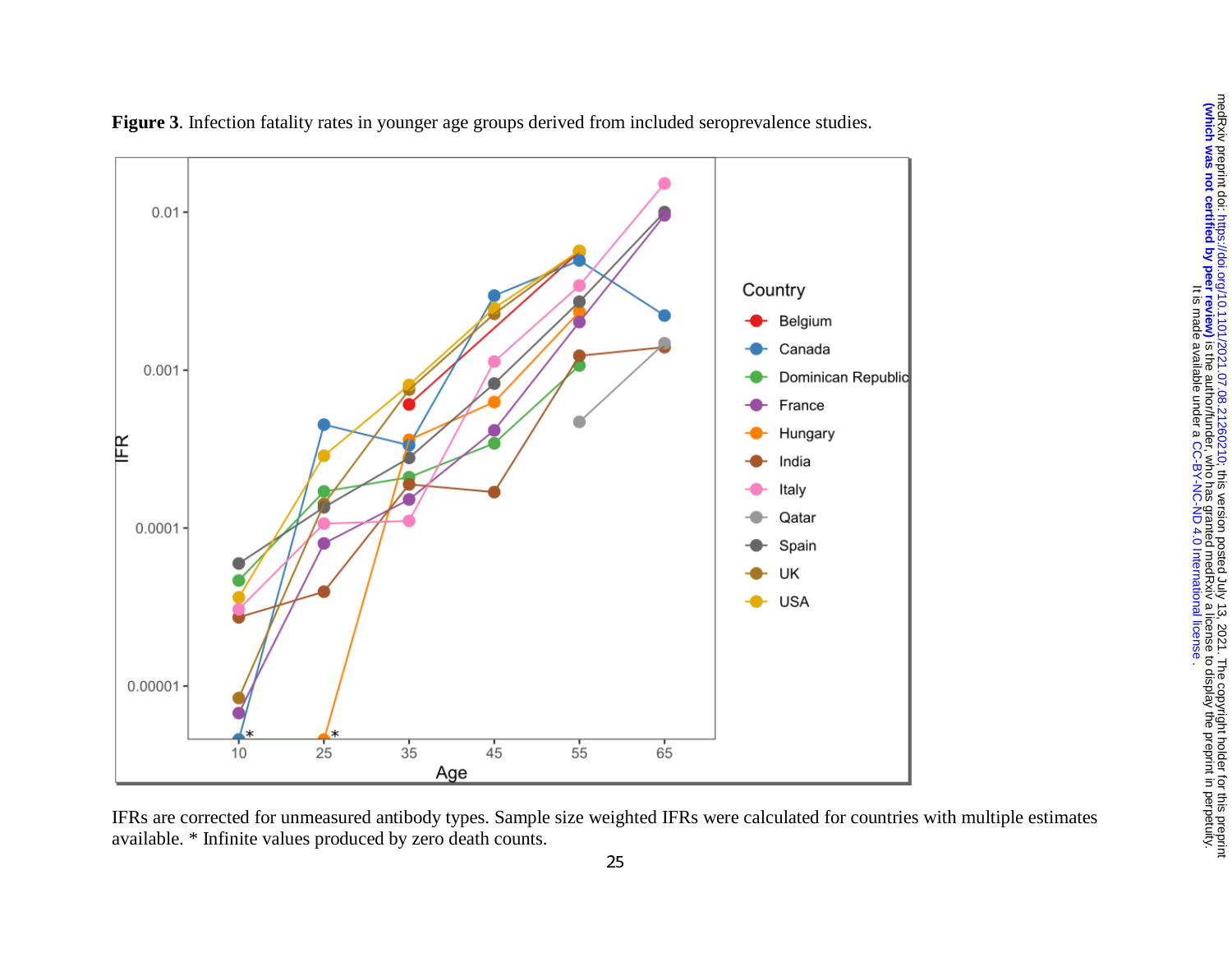## **TABLES**

**Table 1.** Included seroprevalence studies with estimates of seroprevalence in the elderly, COVID-19 deaths in the elderly and community-dwelling elderly, and corrected infection fatality rate

| Location<br>(first<br>author)                       | <b>Sampling</b><br>period | <b>Numbe</b><br>r<br>tested;<br>numbe<br>r<br>positiv<br>e(n) | Age cutoff<br>for<br>mortality;<br>age cutoff for<br>seroprevalen<br>ce (years) | <b>Antibody</b><br>type(s) | <b>Adjusted</b><br>seroprevalenc<br>e; crude<br>seroprevalenc<br>e(%) | <b>Adjustments</b>                                                                                                        | Deaths in<br>communit<br>y-dwelling<br>elderly [all<br>elderly]<br>(n) | Population<br>communit<br>y-dwelling<br>elderly [all<br>elderly]<br>(n) | <b>IFR</b><br>communit<br>y-dwelling<br>elderly [all<br>elderly]<br>(%) |
|-----------------------------------------------------|---------------------------|---------------------------------------------------------------|---------------------------------------------------------------------------------|----------------------------|-----------------------------------------------------------------------|---------------------------------------------------------------------------------------------------------------------------|------------------------------------------------------------------------|-------------------------------------------------------------------------|-------------------------------------------------------------------------|
| Andorra<br>(Royo-<br>Cebrecos)                      | May 4 to<br>May 28        | 4339;<br>582                                                  | 70; 70                                                                          | IgG/IgM                    | NA; 13.41                                                             | None                                                                                                                      | 22 [45]                                                                | 7365<br>[7631]                                                          | 2.04[4]                                                                 |
| Belgium<br>(Herzog)                                 | Mar 30 to<br>Apr 5        | 1210:<br>29                                                   | 70; 70                                                                          | <b>IgG</b>                 | 2.35; 2.4                                                             | Age, sex, province                                                                                                        | 1057<br>[3317]                                                         | 1453426<br>[1581078]                                                    | 2.56 [6.78]                                                             |
| Canada<br>(Canadian<br><b>Blood</b><br>Services)    | May 9 to<br>June 18       | 9228;<br>66                                                   | 60; 60                                                                          | IgG                        | 0.7; 0.72                                                             | Residential postal<br>code, age, sex,<br>sensitivity and<br>specificity of the<br>assay                                   | 867 [7359]                                                             | 7828916<br>[8226145]                                                    | 1.31<br>[10.56]                                                         |
| Canada<br>$(Tang / Ab-C)$<br>Study)                 | July to<br>September      | 1010;<br>14                                                   | 70; 70                                                                          | <b>IgG</b>                 | 2.77; 1.39                                                            | Age, education levels                                                                                                     | 1299<br>[7958]                                                         | 4112421<br>[4300000]                                                    | $0.94$ [5.52]                                                           |
| Ontario,<br>Canada<br>(Public<br>Health<br>Ontario) | June 5 to<br>June 30      | 1236;<br>25                                                   | 70; 70                                                                          | <b>IgG</b>                 | 1.77; 2.02                                                            | Population weighting<br>and test characteristics                                                                          | 525 [2298]                                                             | 1392596<br>[1513920]                                                    | $1.76$ [6.52]                                                           |
| Denmark<br>(Pedersen)                               | June 2 to<br>June 19      | 1201;<br>22                                                   | 70; 70                                                                          | IgG/IgM/IgA                | 1.4; 1.8                                                              | Sensitivity and<br>specificity of the<br>diagnostic assay;<br>population size of<br>recruitment areas<br>(municipalities) | 329 [531]                                                              | 530764<br>[555882]                                                      | 4.43 [6.82]                                                             |
| Dominican<br>Republic<br>(Paulino-                  | April to<br>June          | 2739;<br>164                                                  | 60; 60                                                                          | <b>IgG</b>                 | NA; 5.97                                                              | None                                                                                                                      | 237 [282]                                                              | 1156877<br>[1158933]                                                    | $0.28$ [0.34]                                                           |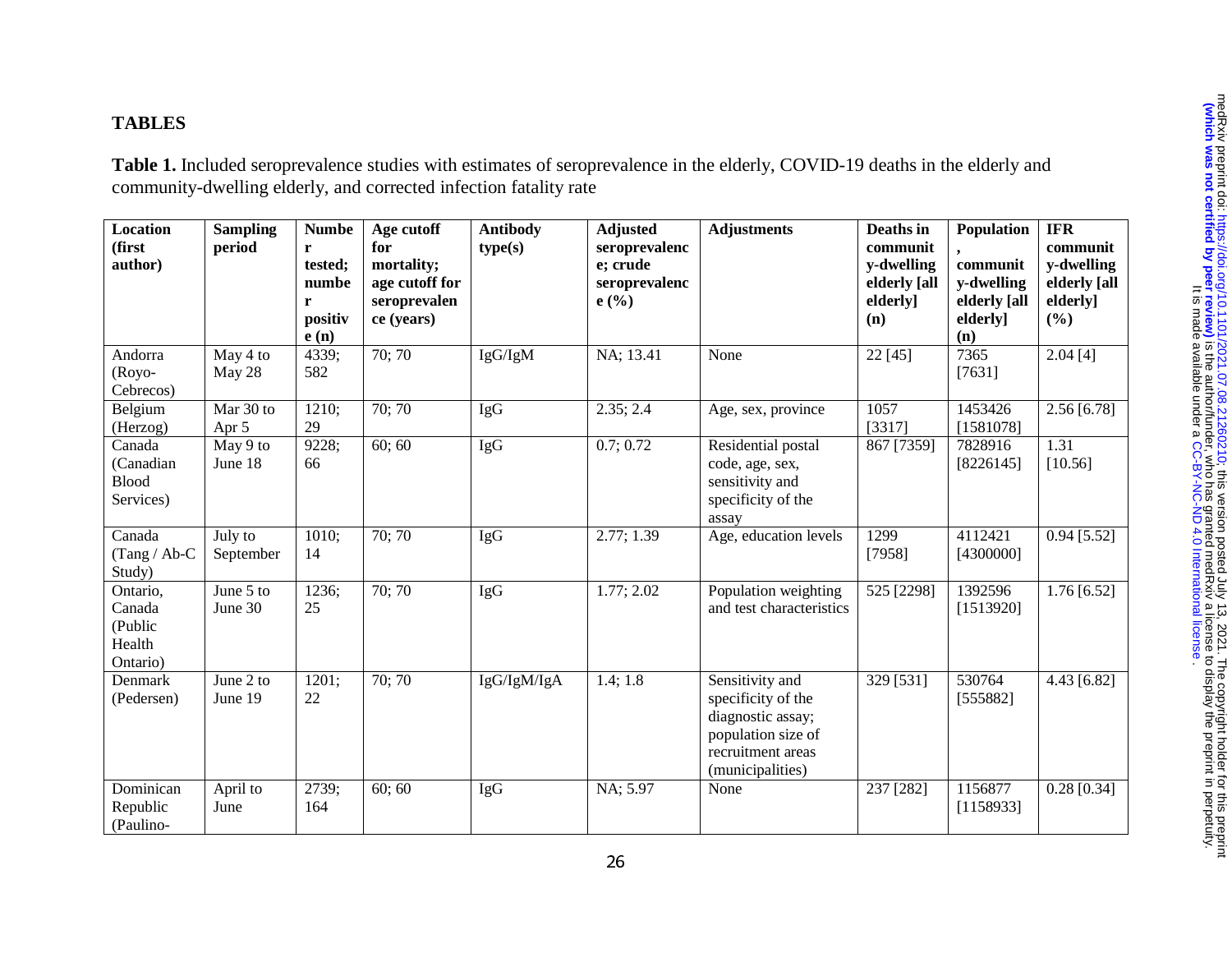| Ramirez)                                      |                                                                                              |              |        |             |            |                                                                                                              |                  |                               |                          |
|-----------------------------------------------|----------------------------------------------------------------------------------------------|--------------|--------|-------------|------------|--------------------------------------------------------------------------------------------------------------|------------------|-------------------------------|--------------------------|
| France<br>(INSERM)                            | May 13 to<br>July 1<br>(75%<br>before May<br>21)                                             | 2486;<br>83  | 65; 65 | IgG         | 1.3; 3.34  | Missing                                                                                                      | 12523<br>[26015] | 12903996<br>[13440786]        | $6.17$ [12.3]            |
| Ile-de-<br>France,<br>France<br>(Carrat)      | May $4 \overline{6}$<br>June 23<br>(90% of<br>tests were<br>performed<br>May 4 to<br>May 24) | 1394;<br>52  | 70; 70 | <b>IgG</b>  | 3.43; 3.73 | Age, sex, socio-<br>professional category                                                                    | 4297<br>[7712]   | 1279903<br>[1339192]          | 8.09<br>[10.07]          |
| Nouvelle-<br>Aquitaine,<br>France<br>(Carrat) | May 4 to<br>June 23<br>(90% of<br>tests were<br>performed<br>May 4 to<br>May 24)             | 1765;<br>29  | 65:65  | <b>IgG</b>  | 1.64; 1.64 | Age, sex, socio-<br>professional category                                                                    | 303 [409]        | 1407119<br>[1465885]          | $1.09$ [1.35]            |
| Hungary<br>(Merkely)                          | May 1 to<br>May 16                                                                           | 1454; 9      | 70; 70 | <b>IgG</b>  | 0.75; 0.62 | "Several area-,<br>dwelling unit-, and<br>individual-level<br>auxiliary<br>information", region,<br>sex, age | 248 [348]        | 1198425<br>[1249016]          | 2.28 [3.07]              |
| Iceland<br>(Gudbjartsso<br>n)                 | May 5 to<br>June 12<br>(healthcare<br>sample)                                                | NA;<br>NA    | 70;70  | IgG/IgM/IgA | 0.47; NA   | Region, sex, age                                                                                             | 5[7]             | 32787<br>[34865]              | 3.12 [4.23]              |
| India<br>(Murhekar)                           | August $19$<br>to<br>September<br>20                                                         | 2768;<br>291 | 61; 61 | <b>IgG</b>  | 6.2; 10.51 | Sampling district, test<br>performance                                                                       | 33655<br>[41386] | 125239751<br>[12532580]<br>6] | $\overline{0.36}$ [0.44] |
| Tamil Nadu,<br>India<br>(Malani)              | October 19<br>to<br>November<br>30                                                           | 1568;<br>NA  | 70;70  | <b>IgG</b>  | 25.2; NA   | Age, gender, test<br>performance, district                                                                   | 3518<br>[4326]   | 4324278<br>[4328822]          | $0.27$ [0.33]            |
| Italy (Istat)                                 | May 25 to<br>July 15                                                                         | NA;<br>NA    | 70; 70 | <b>IgG</b>  | 2.5; NA    | Region, municipal<br>type, gender, age                                                                       | 19341<br>[29722] | 10137127<br>[10400756]        | 6.31 $[9.45]$            |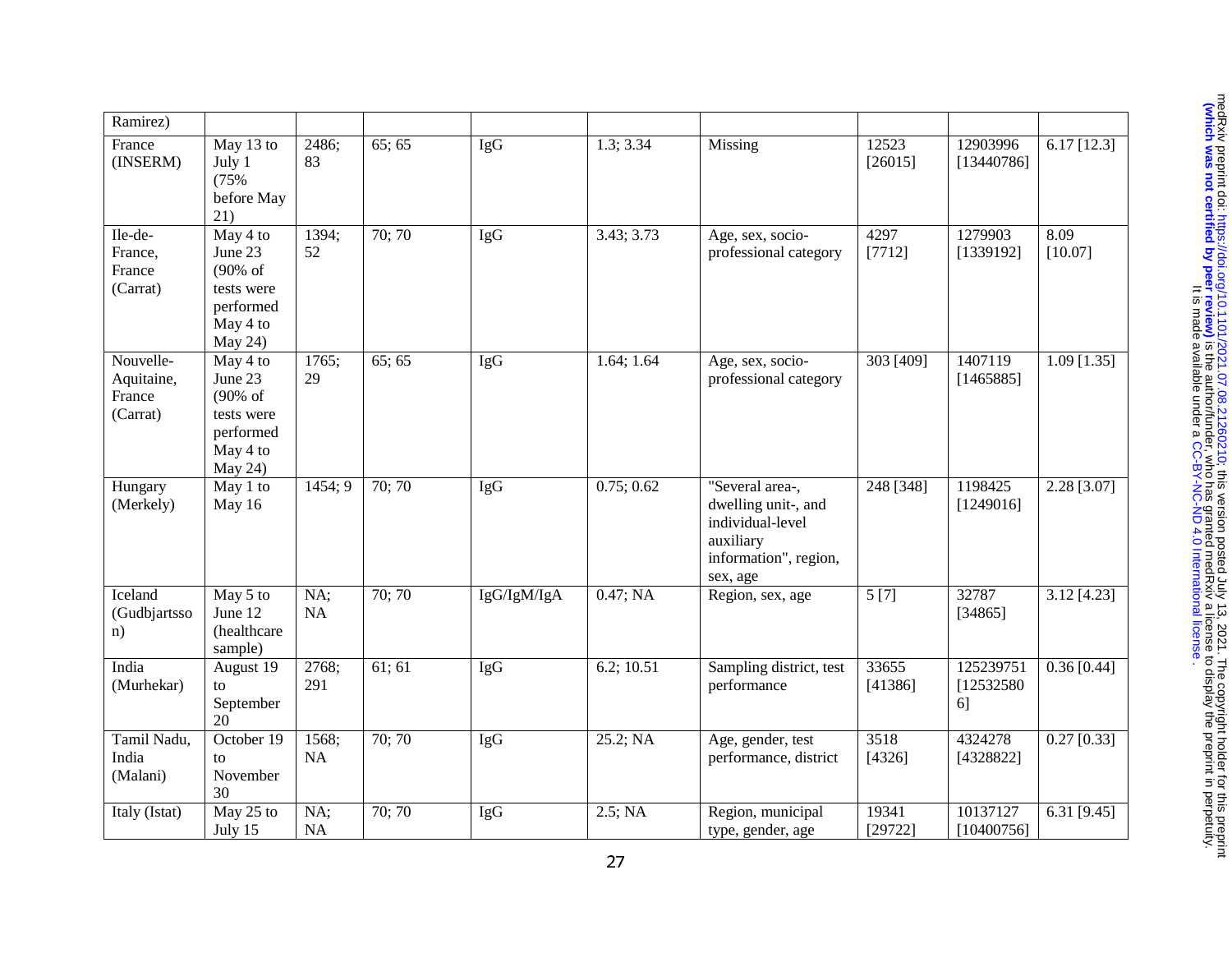|                                                                             |                                                                     |               |        |                           |             | group, employment<br>status, municipal<br>prevalence,<br>percentage difference<br>in municipal mortality<br>rates compared to the<br>same period of the<br>previous year |                  |                        |                 |
|-----------------------------------------------------------------------------|---------------------------------------------------------------------|---------------|--------|---------------------------|-------------|--------------------------------------------------------------------------------------------------------------------------------------------------------------------------|------------------|------------------------|-----------------|
| Qatar (Abu-<br>Raddad)                                                      | $\overline{M}$ ay 12 to<br>July 12<br>(median<br>day June<br>28)    | 1809;<br>162  | 70; 70 | <b>IgG</b>                | 12.95; 8.96 | Sex, age, nationality                                                                                                                                                    | 53 [65]          | 18166<br>[18247]       | $1.85$ [2.25]   |
| Spain<br>(Ministerio<br>de Sanidad /<br>ISCIII)                             | November<br>$16$ to<br>November<br>29                               | 7526;<br>NA   | 70; 70 | IgG/IgM                   | 6.75; NA    | Province, sex, age,<br>income                                                                                                                                            | 23335<br>[41681] | 6512456<br>[6823002]   | 4.83 [7.86]     |
| United<br>Kingdom<br>(UK)<br>Biobank)                                       | May 27 to<br>Aug 14<br>(however<br>monthly<br>repeated<br>sampling) | 3956;<br>NA   | 65;70  | Missing/Unclea<br>r       | NA; 6.1     | None                                                                                                                                                                     | 25678<br>[49669] | 11917570<br>[12374961] | 3.53 [6.58]     |
| England,<br>United<br>Kingdom<br>(Ward)                                     | June $20$ to<br>July 13                                             | 21953;<br>801 | 70; 65 | IgG                       | 3.14; 3.65  | Test performance,<br>age, sex, region,<br>ethnicity, deprivation                                                                                                         | 22644<br>[41023] | 7204057<br>[7556976]   | 8.28<br>[13.82] |
| England and<br>Wales,<br>United<br>Kingdom<br>(Public<br>Health<br>England) | May 1 to<br>May 30                                                  | 1702;<br>NA   | 70;70  | Missing/Unclea<br>$\bf r$ | 3.2; NA     | "Population-weighted<br>unadjusted"                                                                                                                                      | 21063<br>[37838] | 7665426<br>[8037210]   | 8.59<br>[14.03] |
| Greater<br>Glasgow and<br>Clyde,<br>Scotland,<br>United<br>Kingdom          | $\overline{\text{March } 16}$<br>to May 24                          | 2771;<br>NA   | 70; 65 | <b>IgG</b>                | 5.25; 8.23  | Test performance,<br>population-level<br>dynamics, sex, age,<br>care type, week of<br>sample collection                                                                  | 295 [627]        | 188673<br>[195952]     | $2.46$ [4.85]   |